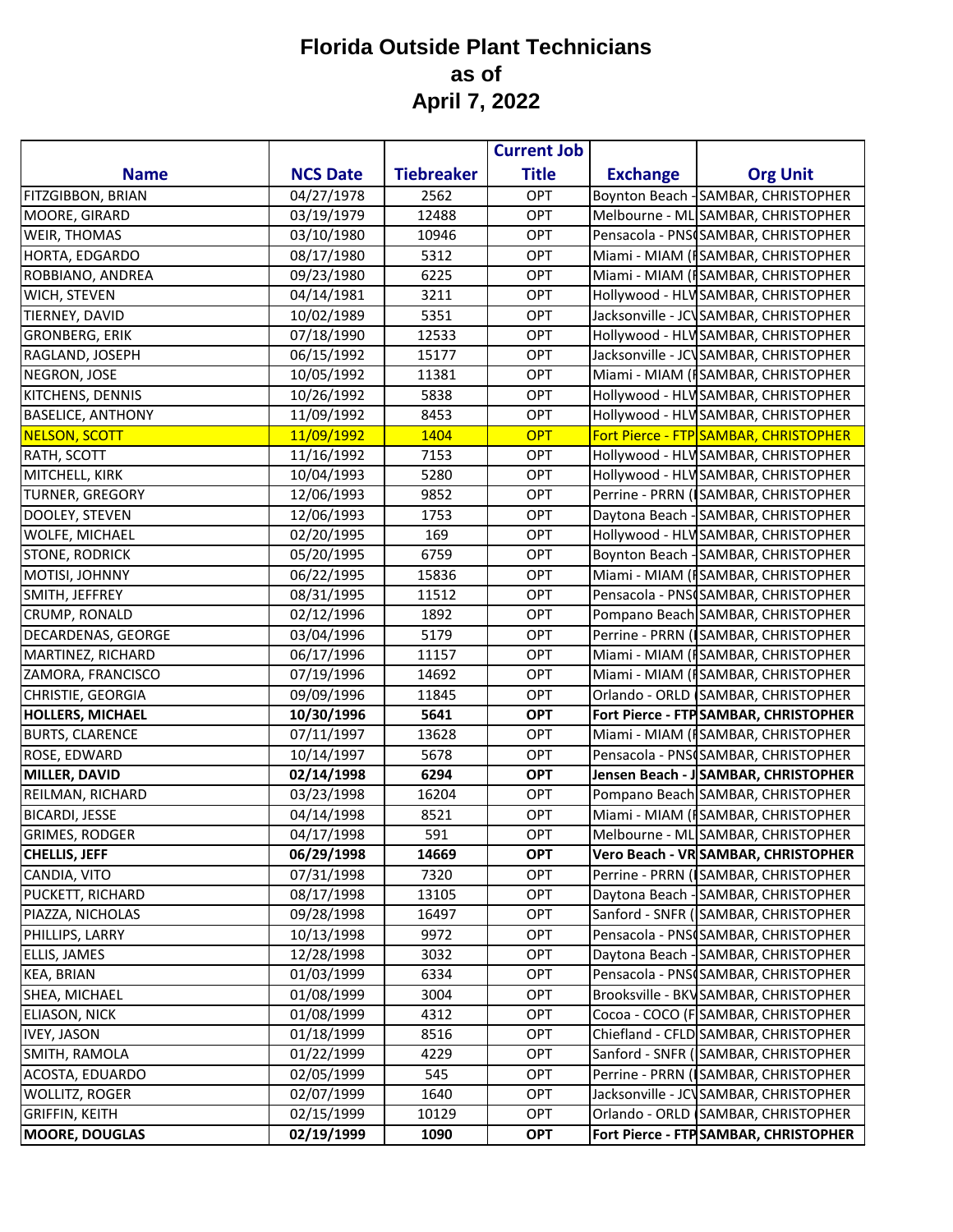| SAUNDERS, KEVIN                      | 03/05/1999               | 3797         | <b>OPT</b> | Miami - MIAM (ISAMBAR, CHRISTOPHER                                         |
|--------------------------------------|--------------------------|--------------|------------|----------------------------------------------------------------------------|
| POPP, SCOTT                          | 03/15/1999               | 7976         | <b>OPT</b> | Pensacola - PNSCSAMBAR, CHRISTOPHER                                        |
| SANDS, BRIAN                         | 03/19/1999               | 7756         | <b>OPT</b> | Miami - MIAM (ISAMBAR, CHRISTOPHER                                         |
| <b>BETANCOURT, JULIO</b>             | 04/16/1999               | 10868        | OPT        | Miami - MIAM (ISAMBAR, CHRISTOPHER                                         |
| HARMONAY, ALLAN                      | 05/24/1999               | 14378        | <b>OPT</b> | Orlando - ORLD SAMBAR, CHRISTOPHER                                         |
| DIFFEE, DAVID                        | 05/28/1999               | 687          | <b>OPT</b> | Key Largo - KYLR SAMBAR, CHRISTOPHER                                       |
| <b>BOWMAN, WILLIAM</b>               | 06/21/1999               | 10652        | <b>OPT</b> | Jensen Beach - J SAMBAR, CHRISTOPHER                                       |
| <b>BENTON, GARY</b>                  | 06/28/1999               | 1685         | <b>OPT</b> | Panama City - PNSAMBAR, CHRISTOPHER                                        |
| <b>GARCIA, ROBERTO</b>               | 07/09/1999               | 7724         | <b>OPT</b> | Miami - MIAM (ISAMBAR, CHRISTOPHER                                         |
| <b>CERONE, STEPHANE</b>              | 07/16/1999               | 6072         | <b>OPT</b> | Jensen Beach - J SAMBAR, CHRISTOPHER                                       |
| MAYORGA, JUAN                        | 07/30/1999               | 7987         | <b>OPT</b> | Miami - MIAM (ISAMBAR, CHRISTOPHER                                         |
| DEMOYA, JOCKSAN                      | 08/27/1999               | 9660         | <b>OPT</b> | Perrine - PRRN (SAMBAR, CHRISTOPHER                                        |
| CANETE, JESUS                        | 09/10/1999               | 3427         | <b>OPT</b> | Miami - MIAM (ISAMBAR, CHRISTOPHER                                         |
| SUAREZ, LORENZO                      | 09/10/1999               | 4687         | <b>OPT</b> | Miami - MIAM (ISAMBAR, CHRISTOPHER                                         |
| <b>BROUSSEAU, PADRAIG</b>            | 09/10/1999               | 8770         | OPT        | Daytona Beach - SAMBAR, CHRISTOPHER                                        |
| CHEN, JAMIE                          | 09/17/1999               | 16790        | <b>OPT</b> | Miami - MIAM (ISAMBAR, CHRISTOPHER                                         |
| DOHERTY, ROBERT                      | 10/01/1999               | 5425         | <b>OPT</b> | Fort Lauderdale SAMBAR, CHRISTOPHER                                        |
| PESI, FRANK                          | 01/07/2000               | 11261        | <b>OPT</b> | Miami - MIAM (ISAMBAR, CHRISTOPHER                                         |
| <b>GRISWOLD, STEPHEN</b>             | 01/10/2000               | 11098        | OPT        | Melbourne - ML SAMBAR, CHRISTOPHER                                         |
| MUELLER, WILLIAM                     | 01/10/2000               | 11035        | OPT        | Pensacola - PNSCSAMBAR, CHRISTOPHER                                        |
| JONES, DAVID                         | 01/12/2000               | 7356         | OPT        | Panama City - PISAMBAR, CHRISTOPHER                                        |
| TRECO, MARK                          | 01/14/2000               | 785          | OPT        | Perrine - PRRN (ISAMBAR, CHRISTOPHER                                       |
| <b>BROWN, NATHAN</b>                 | 01/17/2000               | 4739         | <b>OPT</b> | Pensacola - PNS SAMBAR, CHRISTOPHER                                        |
| ACOSTA, DANIEL                       | 02/04/2000               | 7809         | <b>OPT</b> | Fort Lauderdale SAMBAR, CHRISTOPHER                                        |
| DAVIS, BENJAMIN                      | 02/07/2000               | 12015        | <b>OPT</b> | Jacksonville - JCVSAMBAR, CHRISTOPHER                                      |
|                                      |                          |              |            |                                                                            |
| JONES, GARY                          | 04/10/2000               | 5464         | <b>OPT</b> | Jacksonville - JCVSAMBAR, CHRISTOPHER                                      |
| <b>FINN, JASON</b>                   | 04/10/2000               | 10196        | <b>OPT</b> | Fort Pierce - FTP SAMBAR, CHRISTOPHER                                      |
| HARNED, WALTER                       | 04/10/2000               | 16503        | <b>OPT</b> | West Palm Beacl SAMBAR, CHRISTOPHER                                        |
| ZAPPIA, DAVID                        | 05/03/2000               | 17339        | OPT        | Fort Lauderdale SAMBAR, CHRISTOPHER                                        |
| ZEIGLER, CHARLES                     | 05/15/2000               | 7624         | <b>OPT</b> | Miami - MIAM (ISAMBAR, CHRISTOPHER                                         |
| MIRANDA, WILLIAM                     | 05/19/2000               | 4339         | <b>OPT</b> | Miami - MIAM (ISAMBAR, CHRISTOPHER                                         |
| <b>TRAPCHAK, ANTHONY</b>             | 05/26/2000               | 10527        | OPT        | Cocoa - COCO (F SAMBAR, CHRISTOPHER                                        |
| FRANTZEN, DONALD                     | 06/19/2000               | 16229        | <b>OPT</b> | Cocoa - COCO (FSAMBAR, CHRISTOPHER                                         |
| <b>BRAWNER, ANDREW</b>               | 06/29/2000               | 3129         | <b>OPT</b> | Sanford - SNFR (SAMBAR, CHRISTOPHER                                        |
| SUGGS, JESSE                         | 07/05/2000               | 4016         | OPT        | Jacksonville - JCV SAMBAR, CHRISTOPHER                                     |
| DUKE, SHAWN                          | 07/10/2000               | 673          | <b>OPT</b> | Daytona Beach - SAMBAR, CHRISTOPHER                                        |
| <b>BALSALOBRE, FERNANDO</b>          | 07/21/2000               | 2605         | <b>OPT</b> | Orlando - ORLD (SAMBAR, CHRISTOPHER                                        |
| MULLIS, JIM                          | 07/24/2000               | 7815         | OPT        | Jacksonville - JCVSAMBAR, CHRISTOPHER                                      |
| CAMPBELL, TRACY                      | 07/31/2000               | 862          | <b>OPT</b> | Melbourne - ML SAMBAR, CHRISTOPHER                                         |
| UTRERA, JULIO                        | 08/04/2000               | 5826         | <b>OPT</b> | Miami - MIAM (ISAMBAR, CHRISTOPHER                                         |
| KINKAID, THOMAS                      | 08/04/2000               | 13386        | <b>OPT</b> | Perrine - PRRN (SAMBAR, CHRISTOPHER                                        |
| <b>GARCIA, CARLOS</b>                | 08/11/2000               | 9710         | OPT        | Miami - MIAM (ISAMBAR, CHRISTOPHER                                         |
| MORALES, HUMBERTO                    | 08/11/2000               | 15801        | <b>OPT</b> | Miami - MIAM (ISAMBAR, CHRISTOPHER                                         |
| <b>BEAULIEU, NEIL</b>                | 08/11/2000               | 4180         | <b>OPT</b> | Pompano Beach SAMBAR, CHRISTOPHER                                          |
| <b>BYRIEL, TROY</b>                  | 08/11/2000               | 12109        | <b>OPT</b> | Jacksonville - JCVSAMBAR, CHRISTOPHER                                      |
| HILLER, EDWARD                       | 08/18/2000               | 14039        | <b>OPT</b> | Key West - KYWSSAMBAR, CHRISTOPHER                                         |
| <b>QUINONES, ENRIQUE</b>             | 08/21/2000               | 3025         | OPT        | Miami - MIAM (ISAMBAR, CHRISTOPHER                                         |
| <b>HAMMERS, ROBERT</b>               | 09/11/2000               | 1410         | <b>OPT</b> | Orlando - ORLD SAMBAR, CHRISTOPHER                                         |
| REID, MUNAIR<br><b>REEDY, RODNEY</b> | 09/18/2000<br>09/25/2000 | 6492<br>6043 | OPT<br>OPT | Hollywood - HLV SAMBAR, CHRISTOPHER<br>Sanford - SNFR (SAMBAR, CHRISTOPHER |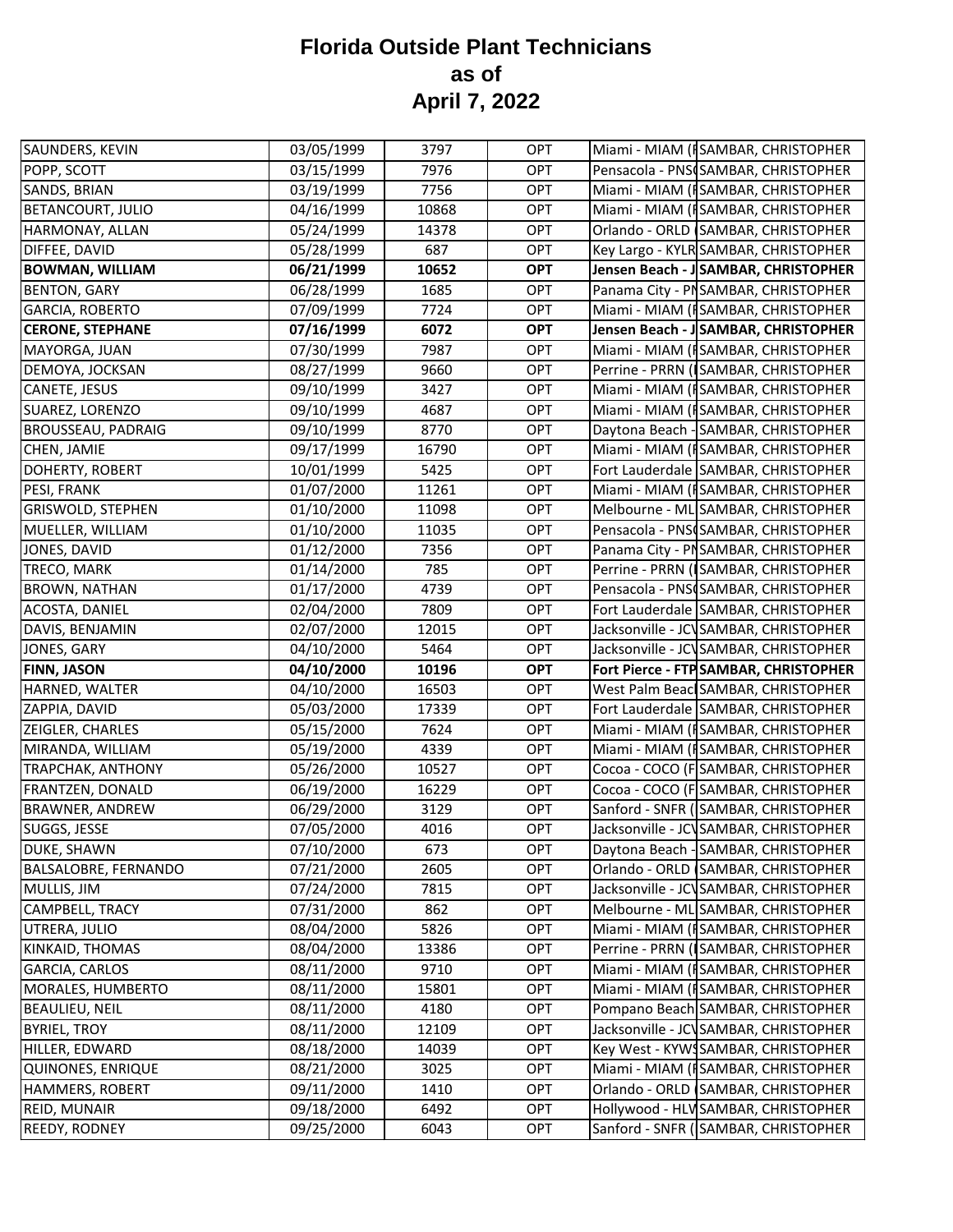| URRUTIA, PAUL           | 10/05/2000 | 5777  | <b>OPT</b>      | Hollywood - HLV SAMBAR, CHRISTOPHER    |
|-------------------------|------------|-------|-----------------|----------------------------------------|
| DIBENEDETTO, GIOSUE     | 10/06/2000 | 4718  | OPT             | Fort Lauderdale SAMBAR, CHRISTOPHER    |
| <b>BARTH, JACK</b>      | 10/09/2000 | 2108  | OPT             | Jacksonville - JCVSAMBAR, CHRISTOPHER  |
| CASTELLANOS, KEBETH     | 10/09/2000 | 16018 | OPT             | Miami - MIAM (ISAMBAR, CHRISTOPHER     |
| DIEBEL, JOHN            | 10/16/2000 | 6769  | OPT             | West Palm Beacl SAMBAR, CHRISTOPHER    |
| <b>MCGEEHAN, ROBERT</b> | 10/29/2000 | 1919  | <b>OPT</b>      | Jensen Beach - J SAMBAR, CHRISTOPHER   |
| STURGES, BRIAN          | 11/21/2000 | 9717  | OPT             | Orlando - ORLD SAMBAR, CHRISTOPHER     |
| RIPPES, BYRON           | 12/01/2000 | 6157  | OPT             | Miami - MIAM (ISAMBAR, CHRISTOPHER     |
| <b>WILSON, ANTHONY</b>  | 12/11/2000 | 1655  | OPT             | Jacksonville - JCVSAMBAR, CHRISTOPHER  |
| <b>BROWN, JASON</b>     | 01/02/2001 | 17066 | <b>OPT</b>      | Gainesville - GSV SAMBAR, CHRISTOPHER  |
| <b>GONZALEZ, HECTOR</b> | 01/05/2001 | 1802  | OPT             | Miami - MIAM (ISAMBAR, CHRISTOPHER     |
| <b>KENYON, DONALD</b>   | 01/07/2001 | 15525 | OPT             | Perrine - PRRN (SAMBAR, CHRISTOPHER    |
| <b>JONES, BRYAN</b>     | 01/08/2001 | 11821 | OPT             | Gainesville - GSV SAMBAR, CHRISTOPHER  |
| STEVENS, JUSTIN         | 01/08/2001 | 1470  | OPT             | Jacksonville - JCVSAMBAR, CHRISTOPHER  |
| <b>COFFEL, VICTOR</b>   | 01/08/2001 | 11944 | OPT             | Jacksonville - JCVSAMBAR, CHRISTOPHER  |
| <b>NOLLEY, JOSEPH</b>   | 01/12/2001 | 827   | <b>OPT</b>      | Jensen Beach - J SAMBAR, CHRISTOPHER   |
| <b>BURTON, LINTON</b>   | 01/19/2001 | 1456  | <b>OPT</b>      | Hollywood - HLV SAMBAR, CHRISTOPHER    |
| HALL, DERRY             | 01/26/2001 | 9209  | OPT             | Hollywood - HLV SAMBAR, CHRISTOPHER    |
| <b>BOLICK, RANDALL</b>  | 01/29/2001 | 12049 | OPT             | Gainesville - GSV SAMBAR, CHRISTOPHER  |
| <b>HORROCKS, RONALD</b> | 01/29/2001 | 11947 | <b>OPT</b>      | Jensen Beach - J SAMBAR, CHRISTOPHER   |
| WHITE, KELLEY           | 02/05/2001 | 5989  | <b>OPT</b>      | Panama City - PNSAMBAR, CHRISTOPHER    |
| LONG, STEPHEN           | 02/05/2001 | 16840 | OPT             | Jacksonville - JCVSAMBAR, CHRISTOPHER  |
| GONZALEZ, DARVIN        | 02/09/2001 | 16178 | OPT             | Miami - MIAM (ISAMBAR, CHRISTOPHER     |
| COX, JASON              | 02/19/2001 | 6198  | <b>OPT</b>      | Melbourne - ML SAMBAR, CHRISTOPHER     |
| WILLIAMS, MICHAEL       | 02/19/2001 | 6516  | OPT             | Chiefland - CFLD SAMBAR, CHRISTOPHER   |
| PHILLIPS, JOHN          | 03/04/2001 | 6467  | OPT             | Gainesville - GSV SAMBAR, CHRISTOPHER  |
| HAWKINS, KENDRICK       | 03/11/2001 | 15342 | OPT             | Miami - MIAM (IARNOLDI, MELISSA        |
| MCKEEHAN, JAMES         | 03/14/2001 | 10175 | OPT             | Orange Park - OF SAMBAR, CHRISTOPHER   |
| <b>BRINKLEY, DAVID</b>  | 03/15/2001 | 14235 | OPT             | Jacksonville - JCV SAMBAR, CHRISTOPHER |
| TRIGG, STEPHEN          | 03/16/2001 | 8533  | OPT             | West Palm Beac SAMBAR, CHRISTOPHER     |
| GUZMAN, JOSE            | 03/19/2001 | 14271 | <b>OPT</b>      | Orlando - ORLD SAMBAR, CHRISTOPHER     |
| HERNANDEZ, RUBEN        | 03/19/2001 | 6443  | OPT             | Orlando - ORLD SAMBAR, CHRISTOPHER     |
| <b>SIEBERT, MARVIN</b>  | 03/23/2001 | 15522 | <b>OPT</b>      | Jensen Beach - J SAMBAR, CHRISTOPHER   |
| STEWART, FLOYD          | 04/02/2001 | 1562  | OPT             | Pensacola - PNS SAMBAR, CHRISTOPHER    |
| <b>BACZKOWSKI, SHAD</b> | 04/16/2001 | 1140  | <b>OPT</b>      | Jacksonville - JCVSAMBAR, CHRISTOPHER  |
| CASTELAR, STEVE         | 10/30/2001 | 17114 | OPT             | Miami - MIAM (ISAMBAR, CHRISTOPHER     |
| <b>HUGHES, ROBERT</b>   | 12/21/2001 | 16827 | OPT             | Pompano Beach SAMBAR, CHRISTOPHER      |
| SPARKS, RUSSELL         | 12/21/2001 | 4640  | <b>OPT</b>      | Jacksonville - JCVSAMBAR, CHRISTOPHER  |
| SILVIA, CHRISTOPHER     | 01/23/2002 | 13321 | <b>OPT</b>      | Fort Lauderdale SAMBAR, CHRISTOPHER    |
| MONTENEGRO, CARLOS      | 02/21/2002 | 17032 | <b>OPT</b>      | Perrine - PRRN (ISAMBAR, CHRISTOPHER   |
| MCNALLY, EDUARDO        | 03/07/2002 | 17181 | <b>OPT</b>      | Miami - MIAM (ISAMBAR, CHRISTOPHER     |
| AYALA, JOHN             | 05/10/2002 | 10739 | <b>OPT</b>      | West Palm Beacl SAMBAR, CHRISTOPHER    |
| ROSARIO, WILLIAM        | 08/12/2002 | 13997 | OPT             | Hollywood - HLV SAMBAR, CHRISTOPHER    |
| PERRITT, JOHNATHAN      | 12/27/2002 | 17308 | <b>OPT</b>      | Pensacola - PNSCSAMBAR, CHRISTOPHER    |
| ORTON, TIMOTHY          | 03/27/2003 | 1686  | <b>OPT</b>      | Gainesville - GSV SAMBAR, CHRISTOPHER  |
| <b>BECKER, BENJAMIN</b> | 04/05/2003 | 6478  | <b>OPT Temp</b> | Fort Pierce - FTP SAMBAR, CHRISTOPHER  |
| MCFARLANE, BARRINGTON   | 04/19/2003 | 3934  | OPT             | Pompano Beach SAMBAR, CHRISTOPHER      |
| HUNT, OWEN              | 04/21/2003 | 1990  | OPT             | Daytona Beach - SAMBAR, CHRISTOPHER    |
| LAMUS, JORGE            | 07/07/2003 | 3970  | <b>OPT</b>      | Fort Lauderdale SAMBAR, CHRISTOPHER    |
| MCCOY, ANTHONY          | 07/28/2003 | 8724  | OPT             | Fort Lauderdale SAMBAR, CHRISTOPHER    |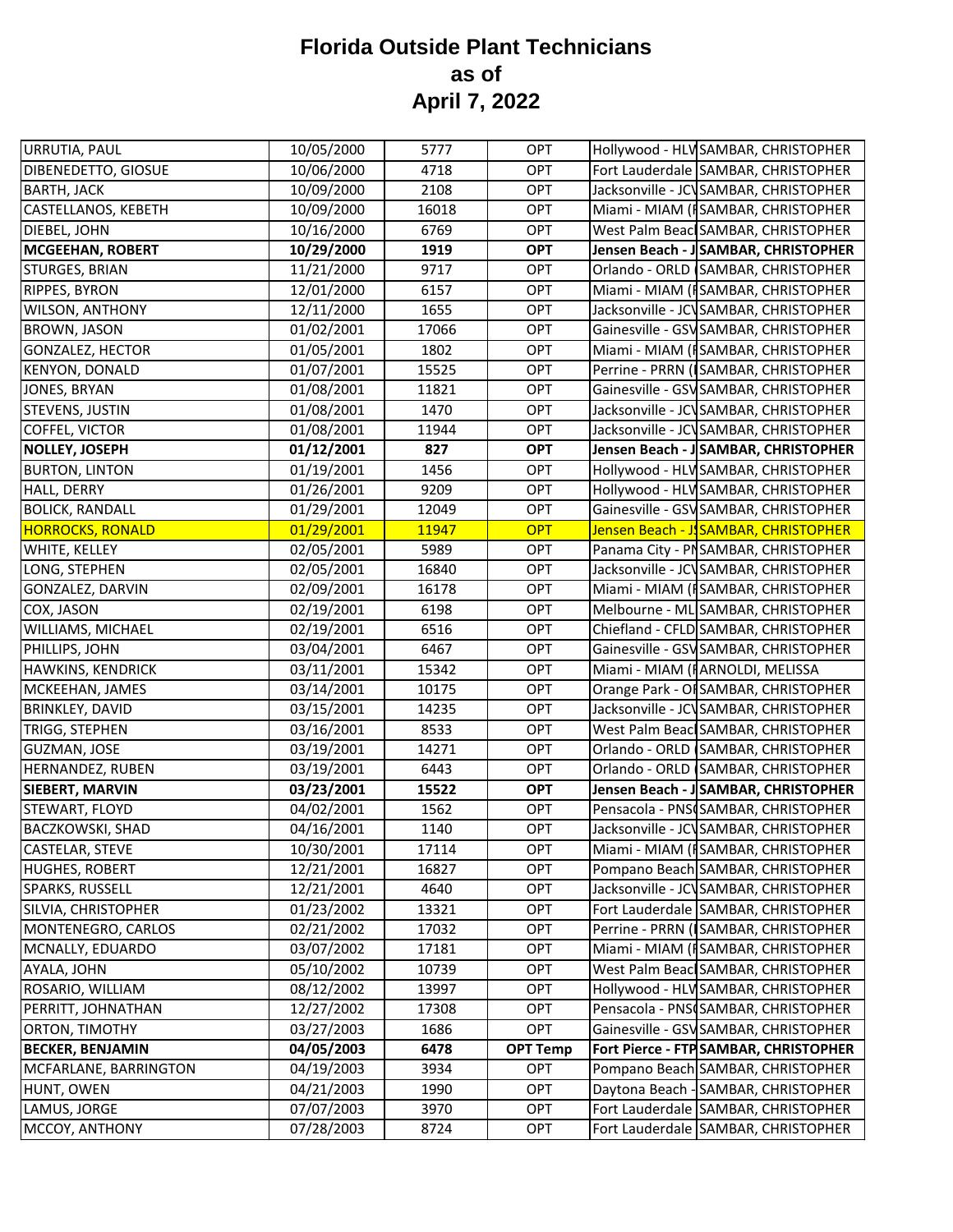| <b>TAVARES, TROY</b>      | 09/02/2003 | 13499 | <b>OPT</b> | Orlando - ORLD SAMBAR, CHRISTOPHER     |
|---------------------------|------------|-------|------------|----------------------------------------|
| HUTCHINSON, JARIAN        | 09/17/2003 | 1354  | <b>OPT</b> | Jacksonville - JCVSAMBAR, CHRISTOPHER  |
| SPENGLER, CLINT           | 09/22/2003 | 4566  | <b>OPT</b> | Jacksonville - JCVSAMBAR, CHRISTOPHER  |
| DENBY, HARRY              | 09/22/2003 | 3653  | <b>OPT</b> | Jacksonville - JCVSAMBAR, CHRISTOPHER  |
| WILDER, ERNEST            | 10/20/2003 | 9383  | OPT        | Jacksonville - JCVSAMBAR, CHRISTOPHER  |
| COLLAZO, JOSE             | 11/04/2003 | 15878 | <b>OPT</b> | Boynton Beach - SAMBAR, CHRISTOPHER    |
| <b>MCCOWN, JUSTIN</b>     | 12/29/2003 | 14887 | <b>OPT</b> | Jensen Beach - J SAMBAR, CHRISTOPHER   |
| DIAZ, NOEL                | 01/12/2004 | 8414  | OPT        | Orlando - ORLD SAMBAR, CHRISTOPHER     |
| ORTIZ, RICARDO            | 01/12/2004 | 2813  | <b>OPT</b> | Hollywood - HLV SAMBAR, CHRISTOPHER    |
| <b>BURKE, LEE</b>         | 02/02/2004 | 10717 | <b>OPT</b> | Jacksonville - JCVSAMBAR, CHRISTOPHER  |
| <b>HARRY, RON</b>         | 04/01/2004 | 3026  | <b>OPT</b> | Jensen Beach - J SAMBAR, CHRISTOPHER   |
| REYNOLDS, WALTER          | 08/30/2004 | 15892 | OPT        | Jacksonville - JCV SAMBAR, CHRISTOPHER |
| <b>JACKSON, DALE</b>      | 10/25/2004 | 5529  | <b>OPT</b> | Vero Beach - VR SAMBAR, CHRISTOPHER    |
| DOTTEN, JERE              | 02/11/2005 | 8502  | OPT Temp   | Daytona Beach - SAMBAR, CHRISTOPHER    |
| <b>QUINN, RICHARD</b>     | 03/14/2005 | 11057 | <b>OPT</b> | Fort Pierce - FTP SAMBAR, CHRISTOPHER  |
| <b>GUBINSKI, MARK</b>     | 03/21/2005 | 4943  | <b>OPT</b> | Orlando - ORLD SAMBAR, CHRISTOPHER     |
| <b>KELLY, HUGH</b>        | 03/28/2005 | 17081 | <b>OPT</b> | Pompano Beach SAMBAR, CHRISTOPHER      |
| <b>HEATHFIELD, ROBERT</b> | 04/18/2005 | 15301 | <b>OPT</b> | Pompano Beach SAMBAR, CHRISTOPHER      |
| PEIRSON, DANIEL           | 04/21/2005 | 11919 | OPT        | Melbourne - ML SAMBAR, CHRISTOPHER     |
| RICO, CESAR               | 04/25/2005 | 11647 | <b>OPT</b> | Hollywood - HLV SAMBAR, CHRISTOPHER    |
| WILLIAMS, BERNARD         | 06/06/2005 | 6890  | OPT        | Pompano Beach SAMBAR, CHRISTOPHER      |
| DE LAS CUEVAS, ENRIQUE    | 06/06/2005 | 13183 | OPT        | West Palm Beacl SAMBAR, CHRISTOPHER    |
| LIMA, JUAN                | 06/06/2005 | 16563 | <b>OPT</b> | Hollywood - HLV SAMBAR, CHRISTOPHER    |
| JEAN LOUIS, ONEL          | 06/06/2005 | 3438  | <b>OPT</b> | Boynton Beach - SAMBAR, CHRISTOPHER    |
| DERRA, FRANZ              | 06/20/2005 | 11880 | <b>OPT</b> | West Palm Beacl SAMBAR, CHRISTOPHER    |
| MARTINEZ, GERARDO         | 07/05/2005 | 3825  | <b>OPT</b> | Perrine - PRRN (ISAMBAR, CHRISTOPHER   |
| KINKAID, SCOTT            | 07/05/2005 | 15757 | <b>OPT</b> | Perrine - PRRN (SAMBAR, CHRISTOPHER    |
| KEA, JEREMY               | 07/08/2005 | 8409  | <b>OPT</b> | Pensacola - PNSCSAMBAR, CHRISTOPHER    |
| <b>MATTHIAS, RICKY</b>    | 07/08/2005 | 14278 | <b>OPT</b> | West Palm Beacl SAMBAR, CHRISTOPHER    |
| FUNG, EUGENE              | 07/11/2005 | 1953  | OPT        | Hollywood - HLV SAMBAR, CHRISTOPHER    |
| SEKUNNA, ERNEST           | 07/11/2005 | 17173 | <b>OPT</b> | West Palm Beacl SAMBAR, CHRISTOPHER    |
| HERRERIA, DANNY           | 07/12/2005 | 1763  | <b>OPT</b> | Pompano Beach SAMBAR, CHRISTOPHER      |
| THOMPSON, JUAN            | 07/22/2005 | 6572  | <b>OPT</b> | Fort Lauderdale SAMBAR, CHRISTOPHER    |
| SNYDER, JEFFREY           | 07/25/2005 | 11220 | OPT        | Fort Lauderdale SAMBAR, CHRISTOPHER    |
| PEREZ, HECTOR             | 09/16/2005 | 4284  | OPT        | Miami - MIAM (ISAMBAR, CHRISTOPHER     |
| <b>TYSON, JAMES</b>       | 09/19/2005 | 12491 | OPT        | West Palm Beacl SAMBAR, CHRISTOPHER    |
| ALCIDE, CLIFFORD          | 09/26/2005 | 6896  | OPT        | Miami - MIAM (ISAMBAR, CHRISTOPHER     |
| DOLCINE, MOISE            | 09/26/2005 | 12405 | <b>OPT</b> | Boynton Beach - SAMBAR, CHRISTOPHER    |
| HILL, ARTHUR              | 11/07/2005 | 8466  | <b>OPT</b> | Orlando - ORLD SAMBAR, CHRISTOPHER     |
| <b>BREWER, RICHARD</b>    | 11/07/2005 | 2330  | OPT        | Pensacola - PNSCSAMBAR, CHRISTOPHER    |
| DIAZ, JONAN               | 01/07/2006 | 2705  | <b>OPT</b> | Perrine - PRRN (ICACHERIS, AMANDA      |
| <b>BELL, DAVID</b>        | 04/03/2006 | 11712 | <b>OPT</b> | Pensacola - PNSCSAMBAR, CHRISTOPHER    |
| <b>LOWERY, JAMES</b>      | 05/17/2006 | 8733  | <b>OPT</b> | Jensen Beach - J SAMBAR, CHRISTOPHER   |
| FRIEDBERG, JASON          | 06/19/2006 | 1288  | OPT        | Fort Lauderdale SAMBAR, CHRISTOPHER    |
| MEREUS, MICHELET          | 07/07/2006 | 10867 | <b>OPT</b> | Fort Lauderdale SAMBAR, CHRISTOPHER    |
| MAULINI, TOM              | 08/12/2006 | 16841 | <b>OPT</b> | Miami - MIAM (ISAMBAR, CHRISTOPHER     |
| <b>TORRES, JORGE</b>      | 08/19/2006 | 1832  | <b>OPT</b> | Perrine - PRRN (SAMBAR, CHRISTOPHER    |
| <b>BROWN, ILLYA</b>       | 10/06/2006 | 2703  | <b>OPT</b> | Fort Lauderdale SAMBAR, CHRISTOPHER    |
| <b>GARCES, CARLOS</b>     | 11/10/2006 | 11791 | OPT        | Fort Lauderdale SAMBAR, CHRISTOPHER    |
| REINOSO, EDWARD           | 12/04/2006 | 10589 | OPT        | Pompano Beach SAMBAR, CHRISTOPHER      |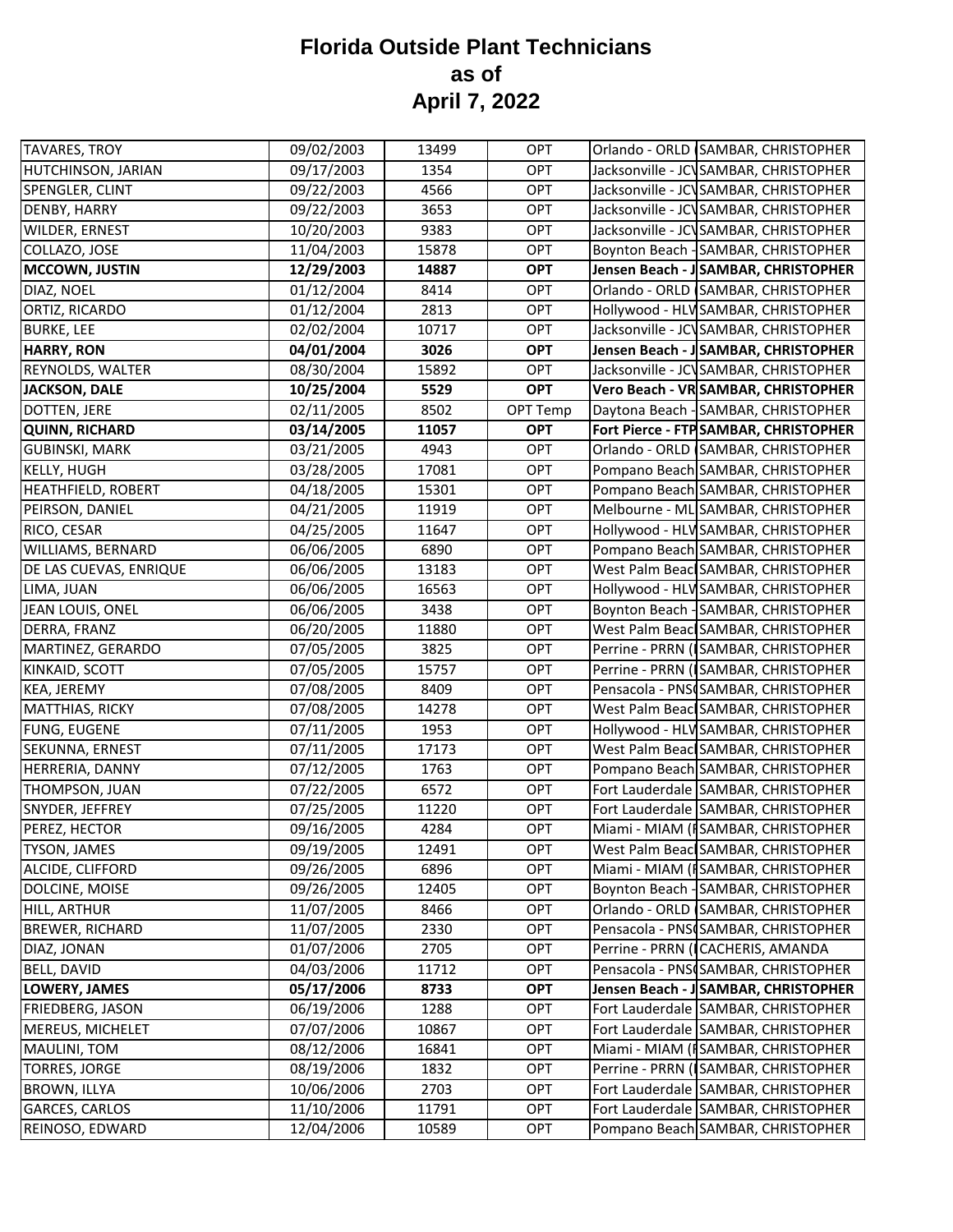| THOMAS, WANDER               | 12/21/2006 | 13144 | OPT        | Boynton Beach - SAMBAR, CHRISTOPHER   |
|------------------------------|------------|-------|------------|---------------------------------------|
| PIERRE, JODEL                | 01/05/2007 | 955   | OPT        | Miami - MIAM (ISAMBAR, CHRISTOPHER    |
| PETTY, ANTHONY               | 01/08/2007 | 12891 | <b>OPT</b> | Cocoa - COCO (F SAMBAR, CHRISTOPHER   |
| LEON, VICTOR                 | 02/11/2007 | 5689  | OPT        | Hollywood - HLV SAMBAR, CHRISTOPHER   |
| <b>HULSE, ALAN</b>           | 03/09/2007 | 1581  | <b>OPT</b> | Fort Pierce - FTP SAMBAR, CHRISTOPHER |
| <b>CAICEDO, GERARDO</b>      | 03/23/2007 | 1845  | <b>OPT</b> | Jensen Beach - JSAMBAR, CHRISTOPHER   |
| DALE, STEPHEN                | 04/16/2007 | 10581 | OPT        | Pompano Beach SAMBAR, CHRISTOPHER     |
| <b>SAUNDERS, WAYNE</b>       | 04/22/2007 | 16118 | <b>OPT</b> | Fort Pierce - FTP SAMBAR, CHRISTOPHER |
| SARDINAS VALENZUELA, ALBERTO | 05/04/2007 | 12147 | <b>OPT</b> | Perrine - PRRN (SAMBAR, CHRISTOPHER   |
| RUIZ, RAFAEL                 | 06/10/2007 | 8323  | <b>OPT</b> | Miami - MIAM (ISAMBAR, CHRISTOPHER    |
| LENNON, MICHAEL              | 09/13/2007 | 4602  | <b>OPT</b> | Cocoa - COCO (F SAMBAR, CHRISTOPHER   |
| <b>CROMES, BRYAN</b>         | 09/16/2007 | 13162 | <b>OPT</b> | Jensen Beach - JSAMBAR, CHRISTOPHER   |
| SANCHEZ, JUAN                | 11/02/2007 | 6802  | <b>OPT</b> | Miami - MIAM (ISAMBAR, CHRISTOPHER    |
| RODRIGUEZ, GEORGE            | 11/04/2007 | 3904  | OPT        | Pompano Beach SAMBAR, CHRISTOPHER     |
| DOUGLAS, CLAUDE              | 11/11/2007 | 6633  | OPT        | Miami - MIAM (ISAMBAR, CHRISTOPHER    |
| ALEXANDRE, FERLEY            | 11/13/2007 | 12450 | <b>OPT</b> | West Palm Beacl SAMBAR, CHRISTOPHER   |
| <b>CESSNA, PAUL</b>          | 11/30/2007 | 17139 | <b>OPT</b> | Jensen Beach - J SAMBAR, CHRISTOPHER  |
| REID, ANDRE                  | 12/07/2007 | 1464  | <b>OPT</b> | Fort Lauderdale SAMBAR, CHRISTOPHER   |
| DOMINIQUE, ROMANOFF          | 12/10/2007 | 7881  | <b>OPT</b> | West Palm Beacl SAMBAR, CHRISTOPHER   |
| CROWDER, WILLIAM             | 01/03/2008 | 7667  | <b>OPT</b> | Pensacola - PNSCSAMBAR, CHRISTOPHER   |
| RODRIGUEZ, ALBERTO           | 01/07/2008 | 12282 | OPT        | Key Largo - KYLR SAMBAR, CHRISTOPHER  |
| <b>BENNETT, OKEITH</b>       | 02/15/2008 | 12960 | OPT        | Fort Lauderdale SAMBAR, CHRISTOPHER   |
| <b>RIDER, ZACHARY</b>        | 02/24/2008 | 9077  | <b>OPT</b> | Vero Beach - VR SAMBAR, CHRISTOPHER   |
| ALFONSO, FRANCISCO           | 03/01/2008 | 10809 | <b>OPT</b> | Miami - MIAM (ISAMBAR, CHRISTOPHER    |
| GARCIA-FUNDORA, AXEL         | 03/09/2008 | 11924 | OPT        | Perrine - PRRN (ISAMBAR, CHRISTOPHER  |
| SEARLES, PERCY               | 03/11/2008 | 6752  | OPT        | Sanford - SNFR (SAMBAR, CHRISTOPHER   |
| VIDAL, JOHN                  | 03/14/2008 | 3246  | <b>OPT</b> | Miami - MIAM (ISAMBAR, CHRISTOPHER    |
| CHARLES, STEVENS             | 03/21/2008 | 3785  | OPT        | Orlando - ORLD (SAMBAR, CHRISTOPHER   |
| FERNANDEZ, VLADIMIR          | 04/05/2008 | 16052 | OPT        | Perrine - PRRN (SAMBAR, CHRISTOPHER   |
| LOPEZ, RUBEN                 | 04/24/2008 | 6710  | OPT        | Daytona Beach - SAMBAR, CHRISTOPHER   |
| ROCKSWOLD, GUSTAV            | 05/05/2008 | 15591 | <b>OPT</b> | Jacksonville - JCVSAMBAR, CHRISTOPHER |
| SPRINGER, ROBERT             | 06/02/2008 | 13786 | OPT        | Hollywood - HLV SAMBAR, CHRISTOPHER   |
| JOSEPH, WANER                | 08/04/2008 | 8674  | OPT        | West Palm Beacl SAMBAR, CHRISTOPHER   |
| KORNHEISL, MICHAEL           | 08/11/2008 | 10132 | <b>OPT</b> | West Palm Beacl SAMBAR, CHRISTOPHER   |
| HOFFMAN, WALTER              | 08/13/2008 | 9104  | <b>OPT</b> | Brooksville - BKV SAMBAR, CHRISTOPHER |
| DURANDISSE, JOSEPH           | 09/03/2008 | 3916  | OPT        | West Palm Beac SAMBAR, CHRISTOPHER    |
| ORTIZ, ALFREDO               | 09/08/2008 | 3273  | OPT        | Pompano Beach SAMBAR, CHRISTOPHER     |
| ARSCOTT, HARTEL              | 09/15/2008 | 44    | <b>OPT</b> | Pompano Beach SAMBAR, CHRISTOPHER     |
| <b>EVANGELISTA, MILTON</b>   | 09/15/2008 | 2123  | OPT        | West Palm Beacl SAMBAR, CHRISTOPHER   |
| SANCHOYERTO, JORGE           | 10/06/2008 | 6530  | OPT        | Miami - MIAM (ISAMBAR, CHRISTOPHER    |
| <b>BROWN, ROBERT</b>         | 10/06/2008 | 10222 | <b>OPT</b> | West Palm Beacl SAMBAR, CHRISTOPHER   |
| <b>HAYES, ROGER</b>          | 10/13/2008 | 9625  | <b>OPT</b> | Melbourne - ML SAMBAR, CHRISTOPHER    |
| GIRON, MARVIN                | 12/14/2008 | 16524 | OPT        | Pompano Beach SAMBAR, CHRISTOPHER     |
| FOX, JOHN                    | 12/15/2008 | 9264  | OPT        | Cocoa - COCO (F SAMBAR, CHRISTOPHER   |
| <b>GILBERT, RODDRICK</b>     | 12/28/2008 | 6681  | <b>OPT</b> | Pompano Beach SAMBAR, CHRISTOPHER     |
| AGENOR, FRANDY               | 01/13/2009 | 14773 | <b>OPT</b> | Fort Lauderdale SAMBAR, CHRISTOPHER   |
| NOVAK, RODNEY                | 02/02/2009 | 5359  | OPT        | Daytona Beach - SAMBAR, CHRISTOPHER   |
| THOMAS, DWIGHT               | 04/14/2009 | 12212 | OPT        | Hollywood - HLV SAMBAR, CHRISTOPHER   |
| FITZGERALD, DANIEL           | 08/01/2009 | 224   | OPT        | Jacksonville - JCVSAMBAR, CHRISTOPHER |
| JACKSON, FRANK               | 08/17/2009 | 3318  | <b>OPT</b> | Boynton Beach - SAMBAR, CHRISTOPHER   |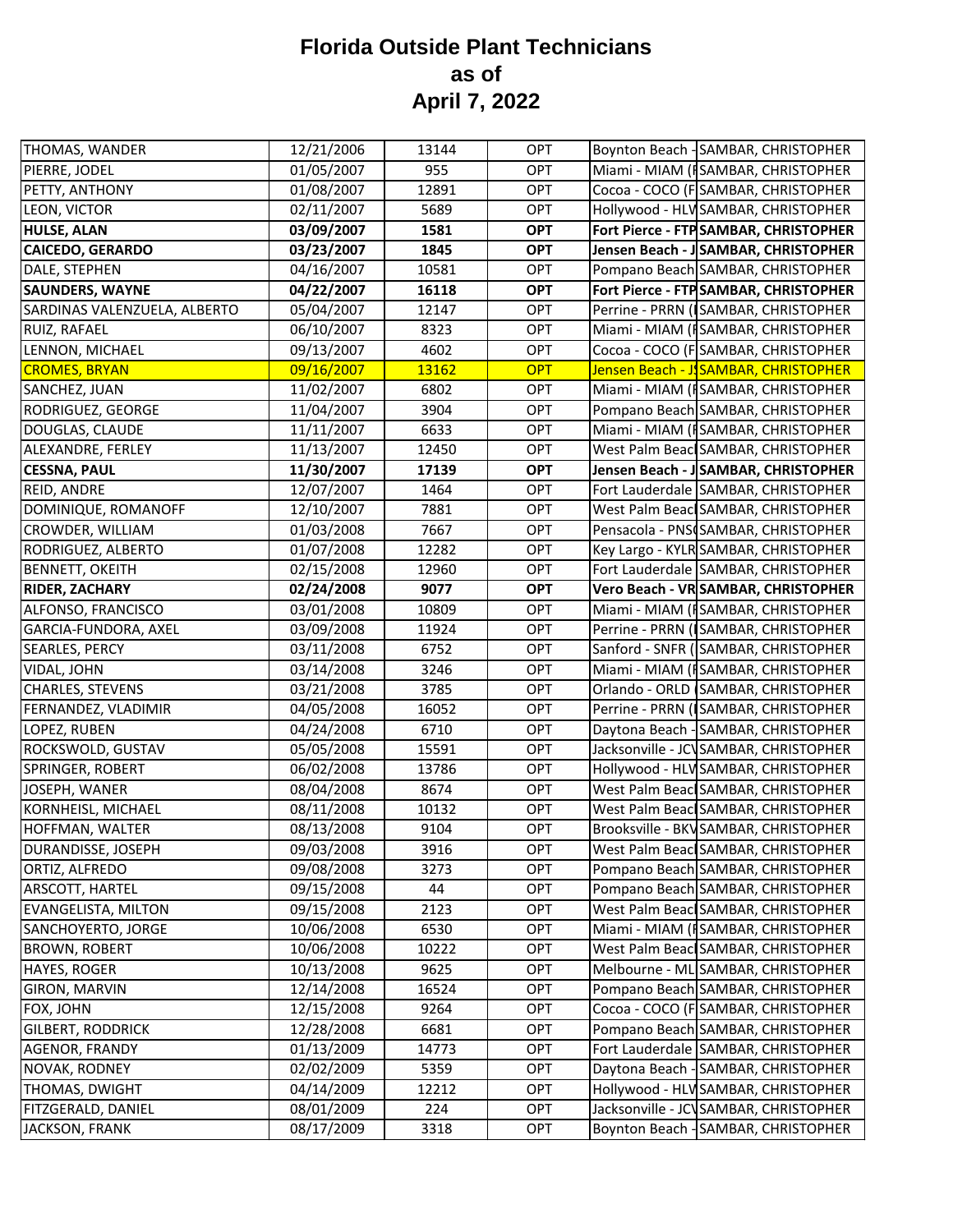| COLLAZO, FELIX                | 09/21/2009 | 14342 | OPT             | West Palm Beacl SAMBAR, CHRISTOPHER   |
|-------------------------------|------------|-------|-----------------|---------------------------------------|
| WYATT, MITCHELL               | 09/28/2009 | 3618  | <b>OPT</b>      | Cocoa - COCO (F SAMBAR, CHRISTOPHER   |
| <b>FRANQUI, LUIS</b>          | 10/05/2009 | 2100  | OPT             | Perrine - PRRN (SAMBAR, CHRISTOPHER   |
| DRYER, REGINALD               | 10/12/2009 | 15906 | OPT             | West Palm Beac SAMBAR, CHRISTOPHER    |
| JOYCE, RYAN                   | 10/12/2009 | 14230 | <b>OPT</b>      | West Palm Beacl SAMBAR, CHRISTOPHER   |
| LOUIDORT, YADLEY              | 10/19/2009 | 7178  | <b>OPT</b>      | Boynton Beach - SAMBAR, CHRISTOPHER   |
| <b>APPLE, MARK</b>            | 01/11/2010 | 12664 | <b>OPT</b>      | Jensen Beach - J SAMBAR, CHRISTOPHER  |
| ORTA, COSME                   | 05/01/2010 | 4361  | <b>OPT</b>      | Pompano Beach SAMBAR, CHRISTOPHER     |
| DELGADO, JUAN                 | 05/03/2010 | 10194 | <b>OPT</b>      | Perrine - PRRN (ISAMBAR, CHRISTOPHER  |
| PALACIOS, PEDRO               | 05/08/2010 | 3090  | <b>OPT</b>      | Melbourne - ML SAMBAR, CHRISTOPHER    |
| <b>BUNDY, CLARK</b>           | 06/21/2010 | 6392  | <b>OPT</b>      | Jensen Beach - J SAMBAR, CHRISTOPHER  |
| <b>MAYNE, SHANNON</b>         | 06/28/2010 | 14608 | <b>OPT</b>      | Vero Beach - VR SAMBAR, CHRISTOPHER   |
| <b>ASSIS, SANDRO</b>          | 07/02/2010 | 10395 | <b>OPT</b>      | Pompano Beach SAMBAR, CHRISTOPHER     |
| MONTFORT, JOEL                | 07/12/2010 | 8298  | OPT             | West Palm Beacl SAMBAR, CHRISTOPHER   |
| PEREZ, YAMIL                  | 07/12/2010 | 658   | <b>OPT</b>      | Jensen Beach - J SAMBAR, CHRISTOPHER  |
| <b>KELSEY, KURT</b>           | 07/26/2010 | 14343 | <b>OPT</b>      | West Palm Beacl SAMBAR, CHRISTOPHER   |
| <b>FRANCE, MAXTON</b>         | 09/13/2010 | 15849 | <b>OPT</b>      | Jensen Beach - J SAMBAR, CHRISTOPHER  |
| OCHOA, MAURICIO               | 09/13/2010 | 2247  | OPT             | Boynton Beach - SAMBAR, CHRISTOPHER   |
| <b>VENERIO, ENRIQUE</b>       | 10/11/2010 | 4095  | <b>OPT</b>      | Hollywood - HLV SAMBAR, CHRISTOPHER   |
| <b>NOSWORTHY, RICKY</b>       | 11/08/2010 | 3884  | <b>OPT</b>      | Boynton Beach - SAMBAR, CHRISTOPHER   |
| WHITE, THADDEUS               | 11/08/2010 | 7532  | OPT             | West Palm Beac SAMBAR, CHRISTOPHER    |
| <b>HALL, CLIFFORD</b>         | 12/06/2010 | 3640  | <b>OPT</b>      | Vero Beach - VR SAMBAR, CHRISTOPHER   |
| <b>BRUMMETT, JOSEPH</b>       | 12/06/2010 | 16906 | OPT             | West Palm Beacl SAMBAR, CHRISTOPHER   |
| <b>PEREZ-SANCHIS, ANTONIO</b> | 12/13/2010 | 4313  | <b>OPT</b>      | Jensen Beach - J SAMBAR, CHRISTOPHER  |
| <b>BEHETY, PETER</b>          | 12/17/2010 | 4669  | OPT             | Perrine - PRRN (ISAMBAR, CHRISTOPHER  |
| <b>CACERES, MELVIN</b>        | 12/27/2010 | 100   | OPT             | Miami - MIAM (ISAMBAR, CHRISTOPHER    |
| <b>SCHROEDER, JOHN</b>        | 01/07/2011 | 9553  | <b>OPT</b>      | Panama City - PNSAMBAR, CHRISTOPHER   |
| ALVAREZ, MIGUEL               | 01/10/2011 | 12235 | OPT             | Perrine - PRRN (ISAMBAR, CHRISTOPHER  |
| RUCKER, MICHAEL               | 01/10/2011 | 4013  | OPT             | Melbourne - ML SAMBAR, CHRISTOPHER    |
| BAKER, WESLEY                 | 01/10/2011 | 1183  | <b>OPT</b>      | Boynton Beach - SAMBAR, CHRISTOPHER   |
| FONSECA, MARLON               | 01/31/2011 | 11371 | <b>OPT</b>      | Perrine - PRRN (ISAMBAR, CHRISTOPHER  |
| MACHIN, CARLOS                | 03/14/2011 | 13211 | <b>OPT</b>      | Miami - MIAM (ISAMBAR, CHRISTOPHER    |
| MARTINEZ, FRANCISCO           | 04/25/2011 | 14822 | OPT             | Miami - MIAM (ISAMBAR, CHRISTOPHER    |
| STARKS, KAMERON               | 05/02/2011 | 12507 | <b>OPT</b>      | Boynton Beach - SAMBAR, CHRISTOPHER   |
| ROSE, IAN                     | 05/06/2011 | 6975  | OPT             | Pompano Beach SAMBAR, CHRISTOPHER     |
| CROMARTIE, CHRIS              | 05/09/2011 | 4490  | OPT             | Pompano Beach SAMBAR, CHRISTOPHER     |
| DOMINGUEZ, JOSEPH             | 06/24/2011 | 3079  | OPT             | Miami - MIAM (ISAMBAR, CHRISTOPHER    |
| MORALES, JOSE                 | 06/24/2011 | 13723 | <b>OPT</b>      | Hollywood - HLV SAMBAR, CHRISTOPHER   |
| MILTON, NEVILLE               | 07/25/2011 | 4781  | OPT             | Boynton Beach - SAMBAR, CHRISTOPHER   |
| MORENO, AXEL                  | 08/01/2011 | 12585 | OPT             | Key West - KYWSSAMBAR, CHRISTOPHER    |
| PICCA, MATTHEW                | 09/13/2011 | 11957 | <b>OPT Temp</b> | Fort Pierce - FTP SAMBAR, CHRISTOPHER |
| RAMIREZ, ANDERSON             | 09/19/2011 | 9705  | <b>OPT</b>      | West Palm Beacl SAMBAR, CHRISTOPHER   |
| MACELIS, CHULER               | 09/26/2011 | 7030  | OPT             | Hollywood - HLV SAMBAR, CHRISTOPHER   |
| JACKSON, KENNETH              | 10/14/2011 | 192   | OPT             | West Palm Beacl SAMBAR, CHRISTOPHER   |
| <b>BONILLA, DAVID</b>         | 10/17/2011 | 16365 | <b>OPT</b>      | Jensen Beach - J SAMBAR, CHRISTOPHER  |
| <b>BROOKS, CALVIN</b>         | 10/31/2011 | 2252  | OPT             | West Palm Beacl SAMBAR, CHRISTOPHER   |
| <b>GREEN, ROBERT</b>          | 10/31/2011 | 1623  | OPT             | Hollywood - HLV SAMBAR, CHRISTOPHER   |
| <b>BOBADILLA, ALAN</b>        | 11/07/2011 | 2509  | OPT             | Pompano Beach SAMBAR, CHRISTOPHER     |
| GONZALEZ-ORBEGOSO, ANGEL      | 11/07/2011 | 4534  | OPT             | Miami - MIAM (ISAMBAR, CHRISTOPHER    |
| CARABALLO, BENJAMIN           | 11/14/2011 | 15130 | <b>OPT</b>      | West Palm Beacl SAMBAR, CHRISTOPHER   |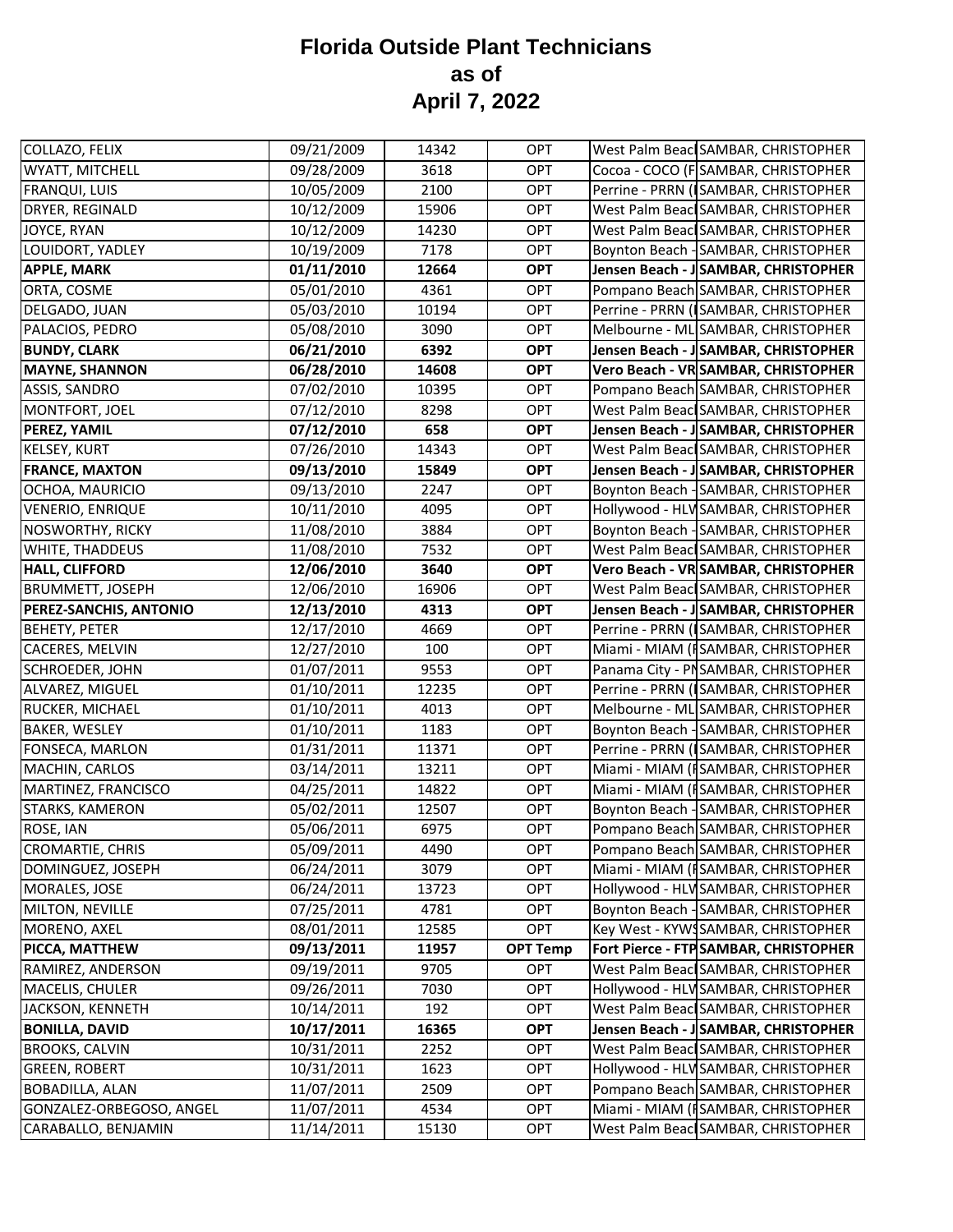| LANDON, JESS              | 11/14/2011 | 1720  | <b>OPT</b> | Jensen Beach - J SAMBAR, CHRISTOPHER  |
|---------------------------|------------|-------|------------|---------------------------------------|
| FERNANDEZ, LESTER         | 01/09/2012 | 13094 | <b>OPT</b> | Miami - MIAM (ISAMBAR, CHRISTOPHER    |
| RIVERA, MIGUEL            | 01/09/2012 | 7263  | <b>OPT</b> | Miami - MIAM (ISAMBAR, CHRISTOPHER    |
| REESE, GARY               | 01/23/2012 | 6068  | OPT        | Melbourne - ML SAMBAR, CHRISTOPHER    |
| WADE, LARRY               | 01/23/2012 | 9833  | OPT        | West Palm Beacl SAMBAR, CHRISTOPHER   |
| <b>GUERRERO, REINALDO</b> | 01/23/2012 | 2013  | <b>OPT</b> | Miami - MIAM (ISAMBAR, CHRISTOPHER    |
| WILLIAMS, CLEMMIE         | 01/30/2012 | 6154  | OPT        | Pompano Beach SAMBAR, CHRISTOPHER     |
| <b>ALVIN, REGINALD</b>    | 01/30/2012 | 539   | <b>OPT</b> | Jensen Beach - J SAMBAR, CHRISTOPHER  |
| GOMEZ, ULYSSES            | 02/20/2012 | 4257  | <b>OPT</b> | Miami - MIAM (ISAMBAR, CHRISTOPHER    |
| LAVIN, ALEXANDER          | 02/27/2012 | 10436 | <b>OPT</b> | Key Largo - KYLR SAMBAR, CHRISTOPHER  |
| HARVIE, FREDERICK         | 03/05/2012 | 14407 | OPT        | Gainesville - GSV SAMBAR, CHRISTOPHER |
| MIRABAL, KEVIN            | 03/05/2012 | 5153  | OPT        | Miami - MIAM (ISAMBAR, CHRISTOPHER    |
| <b>TROTMAN, DANIEL</b>    | 04/09/2012 | 5100  | <b>OPT</b> | Jensen Beach - J SAMBAR, CHRISTOPHER  |
| PEREZ, YOANDRY            | 05/07/2012 | 7901  | OPT        | Miami - MIAM (ISAMBAR, CHRISTOPHER    |
| LONG, LIONEL              | 05/23/2012 | 17144 | OPT Temp   | Fort Lauderdale SAMBAR, CHRISTOPHER   |
| TATUM, AMANDA             | 07/13/2012 | 12930 | OPT        | Pompano Beach SAMBAR, CHRISTOPHER     |
| CRUZ, CHRISTIAN           | 08/06/2012 | 16689 | <b>OPT</b> | Miami - MIAM (ISAMBAR, CHRISTOPHER    |
| <b>BENJAMIN, GREGORY</b>  | 08/06/2012 | 13367 | OPT        | Hollywood - HLV SAMBAR, CHRISTOPHER   |
| PENARANDA, JUSTIN         | 08/06/2012 | 3965  | <b>OPT</b> | Jensen Beach - J. SAMBAR, CHRISTOPHER |
| PENNILL, BRANDON          | 09/17/2012 | 2492  | <b>OPT</b> | West Palm Beacl SAMBAR, CHRISTOPHER   |
| ABREU, JOSE               | 10/15/2012 | 10503 | OPT        | Miami - MIAM (ISAMBAR, CHRISTOPHER    |
| <b>FULLER, RASHID</b>     | 11/05/2012 | 8287  | <b>OPT</b> | Jensen Beach - J SAMBAR, CHRISTOPHER  |
| NUNEZ, YOANKY             | 11/05/2012 | 3094  | <b>OPT</b> | Miami - MIAM (ISAMBAR, CHRISTOPHER    |
| CRUZ, LEONEL              | 11/07/2012 | 2113  | OPT        | Miami - MIAM (ISAMBAR, CHRISTOPHER    |
| CARABALLO, YOSBEL         | 11/13/2012 | 10469 | OPT Temp   | Miami - MIAM (ISAMBAR, CHRISTOPHER    |
| RODRIGUEZ, VICTOR         | 11/30/2012 | 11949 | OPT        | Pompano Beach SAMBAR, CHRISTOPHER     |
| <b>BUESO, MANUEL</b>      | 12/03/2012 | 13103 | OPT        | Pompano Beach SAMBAR, CHRISTOPHER     |
| <b>BOADA, GABRIEL</b>     | 12/10/2012 | 4166  | OPT        | Miami - MIAM (ISAMBAR, CHRISTOPHER    |
| CAMPOS, MARCOS            | 12/10/2012 | 11804 | OPT        | West Palm Beacl SAMBAR, CHRISTOPHER   |
| FASULO, MARK              | 12/13/2012 | 3649  | <b>OPT</b> | West Palm Beacl SAMBAR, CHRISTOPHER   |
| VAZQUEZ, JIMMY            | 01/07/2013 | 8555  | <b>OPT</b> | Pompano Beach SAMBAR, CHRISTOPHER     |
| MARTINEZ, ORLANDO         | 01/07/2013 | 14521 | OPT        | Boynton Beach - SAMBAR, CHRISTOPHER   |
| PICON, SAMUEL             | 01/07/2013 | 15139 | OPT        | Miami - MIAM (ISAMBAR, CHRISTOPHER    |
| <b>BRUNO, DEREK</b>       | 01/21/2013 | 12874 | <b>OPT</b> | Pompano Beach SAMBAR, CHRISTOPHER     |
| MOLTIMER, EDWIN           | 01/28/2013 | 3508  | OPT        | Miami - MIAM (ISAMBAR, CHRISTOPHER    |
| HERRON, JEREMY            | 03/04/2013 | 16701 | OPT        | Boynton Beach - SAMBAR, CHRISTOPHER   |
| <b>MARTONE, SHAWN</b>     | 03/04/2013 | 6693  | OPT        | West Palm Beacl SAMBAR, CHRISTOPHER   |
| MOREJON, EDDY             | 04/08/2013 | 12800 | OPT        | Miami - MIAM (ISAMBAR, CHRISTOPHER    |
| <b>KNIGHT, ROMAINE</b>    | 04/08/2013 | 1437  | OPT        | West Palm Beacl SAMBAR, CHRISTOPHER   |
| <b>BONNER, MARQUIS</b>    | 05/03/2013 | 3368  | <b>OPT</b> | Jensen Beach - J SAMBAR, CHRISTOPHER  |
| CARDOZA, LUIS             | 05/06/2013 | 5768  | <b>OPT</b> | West Palm Beacl SAMBAR, CHRISTOPHER   |
| KHAN, MOIN                | 06/03/2013 | 14267 | OPT        | Pompano Beach SAMBAR, CHRISTOPHER     |
| LEGARE, TERRANCE          | 06/07/2013 | 476   | OPT        | Jensen Beach - JSAMBAR, CHRISTOPHER   |
| SCARLETT, MIGUEL          | 07/26/2013 | 2187  | OPT        | West Palm Beacl SAMBAR, CHRISTOPHER   |
| COHEE, BRAD               | 07/29/2013 | 16170 | <b>OPT</b> | West Palm Beacl SAMBAR, CHRISTOPHER   |
| <b>VERRELLI, JAMES</b>    | 07/29/2013 | 8746  | OPT        | West Palm Beacl SAMBAR, CHRISTOPHER   |
| BIEN-AIME, LENS           | 08/12/2013 | 13483 | OPT        | West Palm Beacl SAMBAR, CHRISTOPHER   |
| <b>TOZZI, RAFAEL</b>      | 08/12/2013 | 2991  | OPT        | West Palm Beacl SAMBAR, CHRISTOPHER   |
| KNICKERBOCKER, ROBERT     | 08/16/2013 | 9874  | <b>OPT</b> | West Palm Beacl SAMBAR, CHRISTOPHER   |
| JOZENVILLE, JULIE         | 09/16/2013 | 13405 | OPT        | West Palm Beacl SAMBAR, CHRISTOPHER   |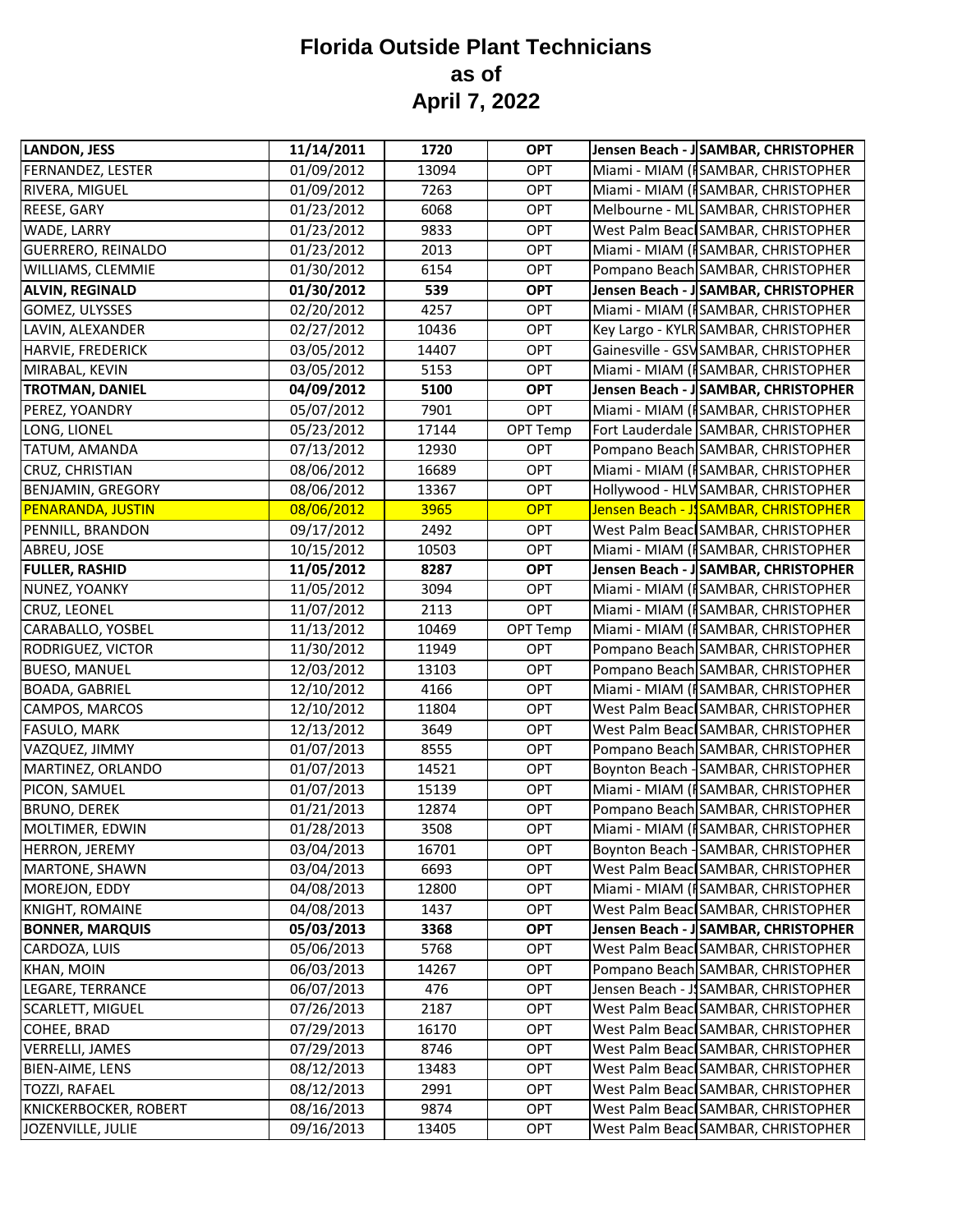| MCAULIFFE, JEFFREY          | 10/14/2013 | 9817  | <b>OPT</b>      | Perrine - PRRN (SAMBAR, CHRISTOPHER    |
|-----------------------------|------------|-------|-----------------|----------------------------------------|
| QUINTERO, JOSE              | 12/02/2013 | 12751 | <b>OPT</b>      | West Palm Beacl SAMBAR, CHRISTOPHER    |
| <b>TAVERAS, JOSE</b>        | 12/30/2013 | 11155 | OPT             | West Palm Beacl SAMBAR, CHRISTOPHER    |
| WILSON, WADE                | 01/20/2014 | 8091  | <b>OPT</b>      | West Palm Beacl SAMBAR, CHRISTOPHER    |
| MARRERO PIMENTEL, JOSE      | 01/27/2014 | 11297 | <b>OPT</b>      | West Palm Beacl SAMBAR, CHRISTOPHER    |
| WILLS, DWIGHT               | 02/03/2014 | 7336  | <b>OPT</b>      | West Palm Beacl SAMBAR, CHRISTOPHER    |
| <b>GARCIA ANIAS, MANUEL</b> | 02/10/2014 | 8447  | <b>OPT</b>      | West Palm Beacl SAMBAR, CHRISTOPHER    |
| SEIBERT, SCOTT              | 02/10/2014 | 2315  | <b>OPT</b>      | West Palm Beacl SAMBAR, CHRISTOPHER    |
| NASH, TRENTON               | 02/17/2014 | 7934  | <b>OPT</b>      | West Palm Beacl SAMBAR, CHRISTOPHER    |
| MUNIZ, JUSTIN               | 03/03/2014 | 6191  | <b>OPT</b>      | Panama City - PNSAMBAR, CHRISTOPHER    |
| TOUSSAINT, VINGSTON         | 04/19/2014 | 1425  | <b>OPT</b>      | Hollywood - HLV SAMBAR, CHRISTOPHER    |
| <b>GRANDSOULT, DONNY</b>    | 05/26/2014 | 11907 | OPT             | West Palm Beacl SAMBAR, CHRISTOPHER    |
| MARTINEZ, CARLOS            | 11/03/2014 | 13190 | <b>OPT</b>      | West Palm Beacl SAMBAR, CHRISTOPHER    |
| LANDERS, JOSEPH             | 12/08/2014 | 12039 | <b>OPT</b>      | West Palm Beacl SAMBAR, CHRISTOPHER    |
| RAPHAEL, OVIDE              | 12/15/2014 | 11178 | OPT             | West Palm Beacl SAMBAR, CHRISTOPHER    |
| PUENTES, YANDIS             | 01/19/2015 | 2643  | <b>OPT</b>      | West Palm Beacl SAMBAR, CHRISTOPHER    |
| STANCIL, BOBBY              | 01/26/2015 | 14130 | <b>OPT</b>      | West Palm Beacl SAMBAR, CHRISTOPHER    |
| <b>HARRIS, ROBERT</b>       | 01/26/2015 | 5324  | <b>OPT</b>      | West Palm Beacl SAMBAR, CHRISTOPHER    |
| SENATUS, REGINALD           | 02/02/2015 | 8334  | <b>OPT</b>      | West Palm Beacl SAMBAR, CHRISTOPHER    |
| PINEDA, ROOSVELT            | 04/13/2015 | 11855 | <b>OPT</b>      | West Palm Beacl SAMBAR, CHRISTOPHER    |
| <b>BAPTISTE, ROOSEVELT</b>  | 05/11/2015 | 6338  | <b>OPT</b>      | West Palm Beacl SAMBAR, CHRISTOPHER    |
| MCINTOSH, SEAN              | 06/01/2015 | 6764  | OPT             | West Palm Beacl SAMBAR, CHRISTOPHER    |
| WASHINGTON, DARIEN          | 06/06/2015 | 4445  | <b>OPT</b>      | West Palm Beacl SAMBAR, CHRISTOPHER    |
| <b>GARCIA ISAZA, JUAN</b>   | 07/20/2015 | 15562 | <b>OPT</b>      | West Palm Beacl SAMBAR, CHRISTOPHER    |
| LANZA, CHRISTIAN            | 08/24/2015 | 15367 | <b>OPT</b>      | West Palm Beacl SAMBAR, CHRISTOPHER    |
| <b>ESPINOSA, FRANKLIN</b>   | 08/24/2015 | 7558  | <b>OPT</b>      | West Palm Beacl SAMBAR, CHRISTOPHER    |
| ROBINSON, GERALD            | 09/18/2015 | 4012  | <b>OPT</b>      | West Palm Beacl SAMBAR, CHRISTOPHER    |
| WALLACE, JAMAAHL            | 05/05/2018 | 15216 | OPT Temp        | Pensacola - PNS SAMBAR, CHRISTOPHER    |
| MOLINA, MARIO               | 01/16/2020 | 10423 | OPT Temp        | Orlando - ORLD SAMBAR, CHRISTOPHER     |
| ROBERSON, JOSEPH            | 11/30/2020 | 14719 | OPT Temp        | Cocoa Beach - CISAMBAR, CHRISTOPHER    |
| GILES, STEVEN               | 11/30/2020 | 10417 | OPT Temp        | Daytona Beach - SAMBAR, CHRISTOPHER    |
| ALVAREZ, ARTURO             | 12/04/2020 | 149   | OPT Temp        | West Palm Beac SAMBAR, CHRISTOPHER     |
| MOLINA REYES, JEAFFREY      | 12/04/2020 | 16327 | OPT Temp        | Pensacola - PNS SAMBAR, CHRISTOPHER    |
| MARTINEZ FERNANDEZ, JOSLEN  | 12/04/2020 | 10312 | OPT Temp        | West Palm Beacl SAMBAR, CHRISTOPHER    |
| ZIEGLER, JASON              | 12/04/2020 | 360   | OPT Temp        | Jacksonville - JCV SAMBAR, CHRISTOPHER |
| GARGALLO, PABLO             | 12/04/2020 | 15092 | OPT Temp        | Daytona Beach - SAMBAR, CHRISTOPHER    |
| NESTAN, REJKARD             | 12/04/2020 | 574   | OPT Temp        | Miami - MIAM (ISAMBAR, CHRISTOPHER     |
| WALLS, JOHN                 | 12/07/2020 | 12747 | OPT Temp        | Orlando - ORLD SAMBAR, CHRISTOPHER     |
| <b>GRANT, NYRON</b>         | 12/28/2020 | 96    | OPT Temp        | Fort Lauderdale SAMBAR, CHRISTOPHER    |
| WALKER, CALVIN              | 01/19/2021 | 14561 | OPT Temp        | Miami - MIAM (ISAMBAR, CHRISTOPHER     |
| CALAFELL, DAVID             | 01/19/2021 | 5160  | OPT Temp        | Perrine - PRRN (ISAMBAR, CHRISTOPHER   |
| <b>BRANTLEY, ANDRE</b>      | 01/22/2021 | 17015 | OPT Temp        | Miami - MIAM (ISAMBAR, CHRISTOPHER     |
| COLE, CHARLES               | 01/22/2021 | 826   | OPT Temp        | Miami - MIAM (ISAMBAR, CHRISTOPHER     |
| MEDELLIN, DANIEL            | 01/22/2021 | 15958 | OPT Temp        | Orlando - ORLD (SAMBAR, CHRISTOPHER    |
| CABRERA, FRANCISCO          | 01/22/2021 | 8311  | OPT Temp        | Miami - MIAM (ISAMBAR, CHRISTOPHER     |
| GARCIA-ROJAS, HECTOR        | 01/22/2021 | 16650 | OPT Temp        | Fort Lauderdale SAMBAR, CHRISTOPHER    |
| GATES, JAMES                | 01/22/2021 | 12784 | OPT Temp        | Pensacola - PNSCSAMBAR, CHRISTOPHER    |
| LATINA, JOSEPH              | 01/22/2021 | 3212  | OPT Temp        | Daytona Beach - SAMBAR, CHRISTOPHER    |
| <b>CARTAGENA, NOEL</b>      | 01/22/2021 | 380   | <b>OPT Temp</b> | Jensen Beach - J SAMBAR, CHRISTOPHER   |
| <b>GUTIERREZ, VICTOR</b>    | 01/22/2021 | 2691  | OPT Temp        | Perrine - PRRN (ISAMBAR, CHRISTOPHER   |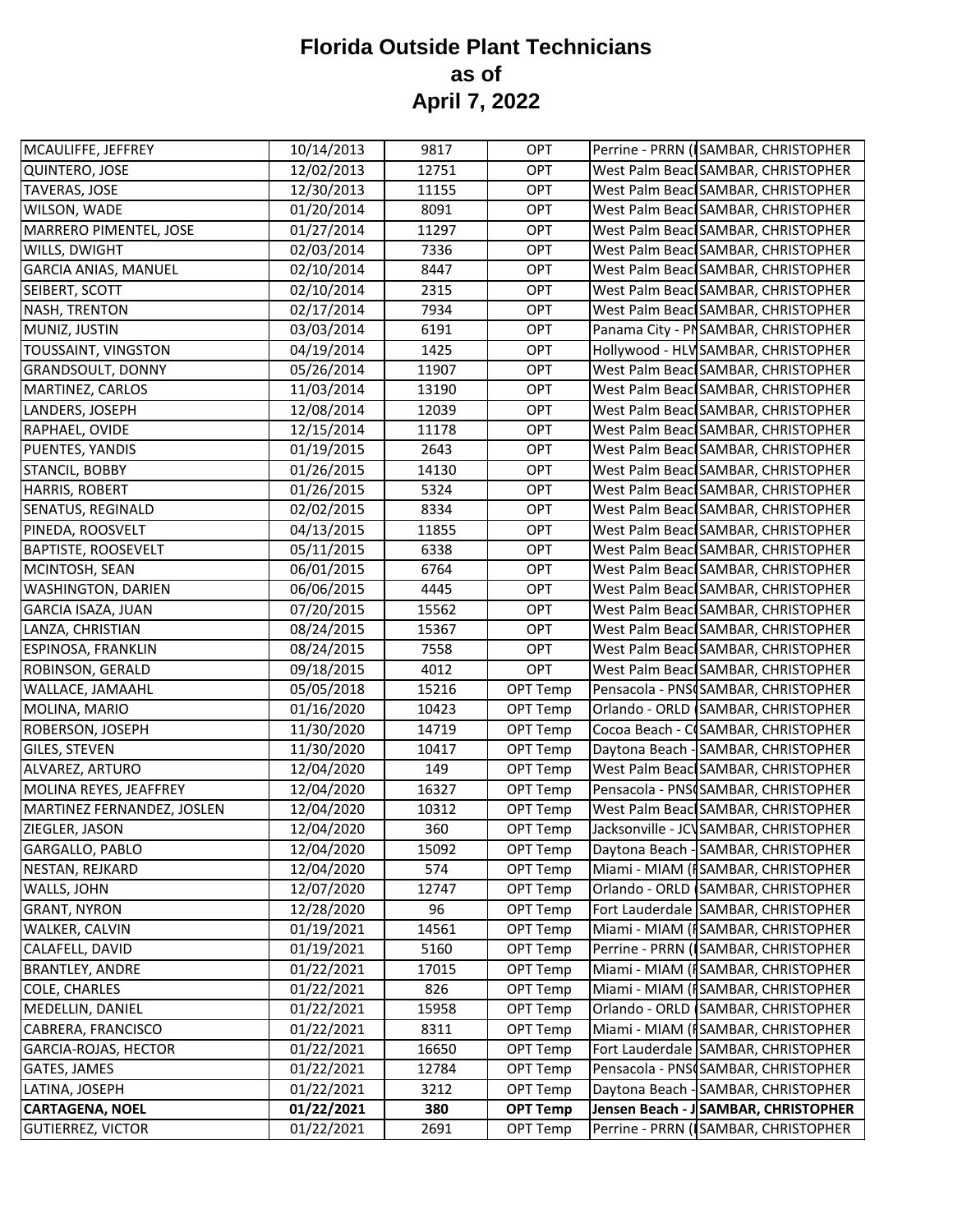| ABREU MEDINA, ADRIAN        | 02/05/2021 | 2094  | OPT Temp        |                                 | Miami - MIAM (ISAMBAR, CHRISTOPHER    |
|-----------------------------|------------|-------|-----------------|---------------------------------|---------------------------------------|
| CONDE, NICOLAS              | 02/05/2021 | 624   | OPT Temp        |                                 | Perrine - PRRN (ISAMBAR, CHRISTOPHER  |
| PEREZ, YOSVANY              | 02/05/2021 | 3091  | OPT Temp        |                                 | Perrine - PRRN (ISAMBAR, CHRISTOPHER  |
| FLOWERS, SHAHEED            | 02/19/2021 | 9916  | OPT Temp        |                                 | Perrine - PRRN (SAMBAR, CHRISTOPHER   |
| LUND, CHRISTOPHER           | 03/12/2021 | 1820  | OPT Temp        |                                 | Pensacola - PNSCSAMBAR, CHRISTOPHER   |
| MAHONEY, DEREK              | 03/12/2021 | 14765 | OPT Temp        |                                 | West Palm Beacl SAMBAR, CHRISTOPHER   |
| RODRIGUEZ, DEVON            | 03/12/2021 | 1028  | OPT Temp        |                                 | West Palm Beacl SAMBAR, CHRISTOPHER   |
| <b>HARMON, JOSIAH</b>       | 03/12/2021 | 15244 | OPT Temp        |                                 | Jensen Beach - J. SAMBAR, CHRISTOPHER |
| SINGH, MICHAEL              | 03/12/2021 | 7805  | OPT Temp        |                                 | Cocoa Beach - C SAMBAR, CHRISTOPHER   |
| CASSOLA, ROBERTO            | 03/12/2021 | 6366  | OPT Temp        |                                 | Miami - MIAM (ISAMBAR, CHRISTOPHER    |
| D'ERRICO, TOMMY             | 03/12/2021 | 17119 | OPT Temp        |                                 | Perrine - PRRN (SAMBAR, CHRISTOPHER   |
| VILLARREAL, ALEXIS          | 03/26/2021 | 11731 | OPT Temp        |                                 | Cocoa Beach - C SAMBAR, CHRISTOPHER   |
| ALVAREZ, CIRO               | 03/26/2021 | 11793 | OPT Temp        |                                 | Miami - MIAM (ISAMBAR, CHRISTOPHER    |
| <b>BUONO, ALEX</b>          | 04/16/2021 | 2868  | OPT Temp        |                                 | Cocoa Beach - C SAMBAR, CHRISTOPHER   |
| MATEO, FERNANDO             | 04/16/2021 | 5634  | OPT Temp        |                                 | Miami - MIAM (ISAMBAR, CHRISTOPHER    |
| VILLALTA, IVAN              | 04/16/2021 | 9879  | OPT Temp        | West Palm Beac ARNOLDI, MELISSA |                                       |
| HIGUERA, MICHAEL            | 04/16/2021 | 6178  | OPT Temp        |                                 | Fort Lauderdale SAMBAR, CHRISTOPHER   |
| DELAGUERA, PHILIP           | 04/16/2021 | 6650  | OPT Temp        |                                 | Miami - MIAM (ISAMBAR, CHRISTOPHER    |
| <b>WOODS, PATRICK</b>       | 04/16/2021 | 16294 | OPT Temp        |                                 | Fort Lauderdale SAMBAR, CHRISTOPHER   |
| <b>FUGATE, SHANE</b>        | 04/16/2021 | 17    | OPT Temp        |                                 | Pensacola - PNSCSAMBAR, CHRISTOPHER   |
| RIVAS, NORLAN               | 04/30/2021 | 4434  | OPT Temp        |                                 | Perrine - PRRN (ISAMBAR, CHRISTOPHER  |
| <b>KELLY, ANDREW</b>        | 05/21/2021 | 3966  | OPT Temp        |                                 | Miami - MIAM (ISAMBAR, CHRISTOPHER    |
| ROY, BOBBY                  | 05/21/2021 | 16236 | OPT Temp        |                                 | Perrine - PRRN (ISAMBAR, CHRISTOPHER  |
| HERNANDEZ, CARLOS           | 05/21/2021 | 3357  | OPT Temp        |                                 | Miami - MIAM (ISAMBAR, CHRISTOPHER    |
| PINEIRO, ELAZER             | 05/21/2021 | 5277  | OPT Temp        |                                 | Cocoa Beach - C SAMBAR, CHRISTOPHER   |
| PADILLA, ISRAEL             | 05/21/2021 | 4784  | OPT Temp        |                                 | Perrine - PRRN (SAMBAR, CHRISTOPHER   |
| THORNE, JAMES               | 05/21/2021 | 8807  | OPT Temp        |                                 | Melbourne - ML SAMBAR, CHRISTOPHER    |
| ROGERS, MICHAEL             | 05/21/2021 | 14444 | OPT Temp        |                                 | Fort Lauderdale SAMBAR, CHRISTOPHER   |
| <b>BIASIELLO, RUSSELL</b>   | 05/21/2021 | 11363 | OPT Temp        |                                 | Miami - MIAM (ISAMBAR, CHRISTOPHER    |
| FERNANDEZ, YUNIOR           | 05/21/2021 | 3730  | OPT Temp        |                                 | Miami - MIAM (ISAMBAR, CHRISTOPHER    |
| LOPEZ, ANDRES               | 06/11/2021 | 11749 | OPT Temp        |                                 | Miami - MIAM (ISAMBAR, CHRISTOPHER    |
| SOULIER, ALBERTO            | 06/11/2021 | 4186  | OPT Temp        |                                 | Miami - MIAM (ISAMBAR, CHRISTOPHER    |
| <b>COLON, CHARLIE</b>       | 06/11/2021 | 12906 | OPT Temp        |                                 | Miami - MIAM (ISAMBAR, CHRISTOPHER    |
| MARTINEZ, CHRISTOPHER       | 06/11/2021 | 10354 | OPT Temp        |                                 | Perrine - PRRN (SAMBAR, CHRISTOPHER   |
| <b>DELGADILLO, FRANKLIN</b> | 06/11/2021 | 7671  | OPT Temp        |                                 | Fort Lauderdale SAMBAR, CHRISTOPHER   |
| ROBAINA, FERNANDO           | 06/11/2021 | 473   | OPT Temp        |                                 | Miami - MIAM (ISAMBAR, CHRISTOPHER    |
| GONZALEZ, GIAN MICHAEL      | 06/11/2021 | 4204  | OPT Temp        |                                 | Miami - MIAM (ISAMBAR, CHRISTOPHER    |
| <b>GREAVES, GREGORY</b>     | 06/11/2021 | 16940 | OPT Temp        |                                 | Miami - MIAM (ISAMBAR, CHRISTOPHER    |
| <b>BELL, JESSE</b>          | 06/11/2021 | 15300 | OPT Temp        |                                 | Melbourne - ML SAMBAR, CHRISTOPHER    |
| FERNANDEZ GOUVEIA, JIMY     | 06/11/2021 | 2802  | OPT Temp        |                                 | Miami - MIAM (ISAMBAR, CHRISTOPHER    |
| PEREZ MENDIETA, JOEL        | 06/11/2021 | 3300  | OPT Temp        |                                 | Miami - MIAM (ISAMBAR, CHRISTOPHER    |
| RODRIGUEZ, JOAQUIN          | 06/11/2021 | 2990  | OPT Temp        |                                 | Miami - MIAM (ISAMBAR, CHRISTOPHER    |
| ROJAS, PATRICK              | 06/11/2021 | 684   | OPT Temp        |                                 | Miami - MIAM (ISAMBAR, CHRISTOPHER    |
| VELAZQUEZ, PABLO            | 06/11/2021 | 7341  | OPT Temp        |                                 | Perrine - PRRN (ISAMBAR, CHRISTOPHER  |
| PIEDRAS, RENATO             | 06/11/2021 | 3228  | <b>OPT Temp</b> |                                 | Fort Pierce - FTP SAMBAR, CHRISTOPHER |
| <b>SEWELL, TIMOTHY</b>      | 06/11/2021 | 6207  | <b>OPT Temp</b> |                                 | Fort Pierce - FTP SAMBAR, CHRISTOPHER |
| ULLOA, VICTOR               | 06/11/2021 | 17067 | OPT Temp        |                                 | Miami - MIAM (ISAMBAR, CHRISTOPHER    |
| <b>ALLEN, TRISTAN</b>       | 06/14/2021 | 392   | <b>OPT Temp</b> |                                 | Jensen Beach - J SAMBAR, CHRISTOPHER  |
| RUIZ, RENAN                 | 07/06/2021 | 14631 | OPT Temp        |                                 | Miami - MIAM (ISAMBAR, CHRISTOPHER    |
| STURROCK, BRANDON           | 07/16/2021 | 15518 | OPT Temp        |                                 | West Palm Beacl SAMBAR, CHRISTOPHER   |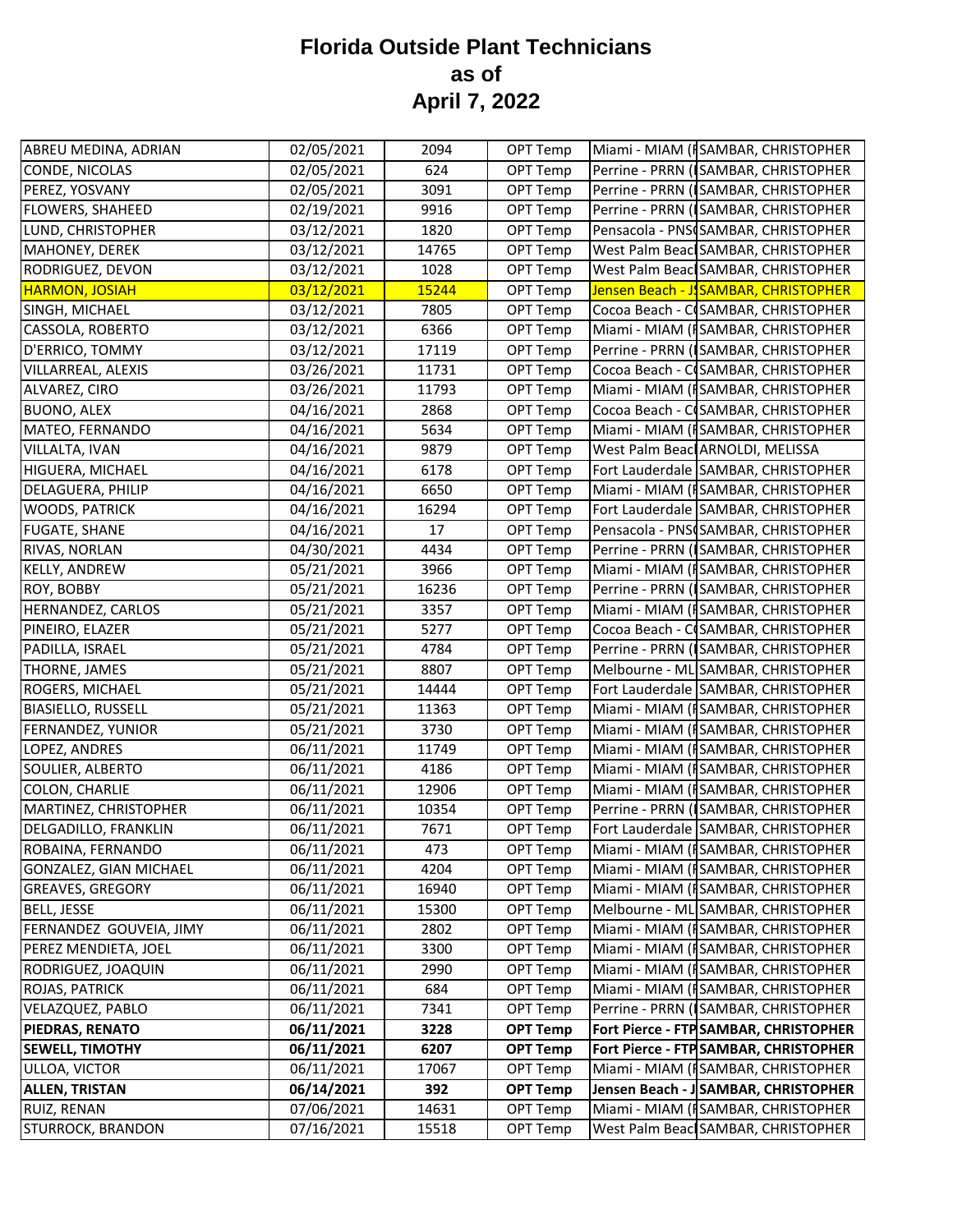| SELLITTI, BRANDON          | 07/16/2021 | 1326  | OPT Temp        | West Palm Beacl SAMBAR, CHRISTOPHER    |
|----------------------------|------------|-------|-----------------|----------------------------------------|
| RODRIGUEZ, DANIEL          | 07/16/2021 | 14579 | OPT Temp        | Perrine - PRRN (ISAMBAR, CHRISTOPHER   |
| RIVERA, DERIC              | 07/16/2021 | 4684  | OPT Temp        | Perrine - PRRN (ISAMBAR, CHRISTOPHER   |
| HERRERA, HENRICK           | 07/16/2021 | 15380 | OPT Temp        | West Palm Beacl SAMBAR, CHRISTOPHER    |
| LOPEZ, JUSTIN              | 07/16/2021 | 483   | OPT Temp        | Miami - MIAM (ISAMBAR, CHRISTOPHER     |
| MORANT FOSTER, JAMES       | 07/16/2021 | 3402  | OPT Temp        | West Palm Beacl SAMBAR, CHRISTOPHER    |
| <b>SAUNDERS, MATTHEW</b>   | 07/16/2021 | 6882  | <b>OPT Temp</b> | Fort Pierce - FTP SAMBAR, CHRISTOPHER  |
| MENDEZ, REYNALDO           | 07/16/2021 | 4706  | OPT Temp        | Miami - MIAM (ISAMBAR, CHRISTOPHER     |
| HERNANDEZ GONZALES, WALTER | 07/16/2021 | 8376  | OPT Temp        | Miami - MIAM (ISAMBAR, CHRISTOPHER     |
| <b>BLOUIN, ALEXANDER</b>   | 07/30/2021 | 622   | OPT Temp        | West Palm Beacl SAMBAR, CHRISTOPHER    |
| DUNCAN, AVE                | 07/30/2021 | 7299  | OPT Temp        | Miami - MIAM (ISAMBAR, CHRISTOPHER     |
| CRUZ, DAYAN                | 07/30/2021 | 484   | OPT Temp        | West Palm Beacl SAMBAR, CHRISTOPHER    |
| OCANA OLIVE, OLIVER        | 07/30/2021 | 8044  | OPT Temp        | Miami - MIAM (ISAMBAR, CHRISTOPHER     |
| HINCAPIE, RICARDO          | 08/06/2021 | 5455  | OPT Temp        | Miami - MIAM (ISAMBAR, CHRISTOPHER     |
| SMITH, ALLINGTON           | 08/16/2021 | 11210 | OPT Temp        | Miami - MIAM (ISAMBAR, CHRISTOPHER     |
| CARAS, PETER               | 09/17/2021 | 8001  | OPT Temp        | West Palm Beacl SAMBAR, CHRISTOPHER    |
| KNIGHT, STEVEN             | 09/17/2021 | 12245 | OPT Temp        | West Palm Beacl SAMBAR, CHRISTOPHER    |
| OCHOA, EDUARDO             | 10/01/2021 | 865   | OPT Temp        | Miami - MIAM (ISAMBAR, CHRISTOPHER     |
| CRUZ, FRANCISCO            | 10/01/2021 | 3539  | OPT Temp        | West Palm Beac SAMBAR, CHRISTOPHER     |
| GONZALEZ, GIAN CARLOS      | 10/01/2021 | 6267  | OPT Temp        | Miami - MIAM (ISAMBAR, CHRISTOPHER     |
| LOPEZ, GUSTAVO             | 10/01/2021 | 9181  | OPT Temp        | Miami - MIAM (ISAMBAR, CHRISTOPHER     |
| <b>DUCHATELIER, JASON</b>  | 10/01/2021 | 16382 | OPT Temp        | West Palm Beacl SAMBAR, CHRISTOPHER    |
| WILLIAMS, JAHSIAH          | 10/01/2021 | 10999 | OPT Temp        | Homestead - HMSAMBAR, CHRISTOPHER      |
| HOYOS, LUIS                | 10/01/2021 | 660   | OPT Temp        | West Palm Beacl SAMBAR, CHRISTOPHER    |
| JEREZ SANCHEZ, MILANGEL    | 10/01/2021 | 11104 | OPT Temp        | Homestead - HMSAMBAR, CHRISTOPHER      |
| CONDE, ROBERTO             | 10/01/2021 | 1083  | OPT Temp        | Homestead - HMSAMBAR, CHRISTOPHER      |
| SMUDA, STEPHEN             | 10/01/2021 | 11777 | OPT Temp        | Melbourne - ML SAMBAR, CHRISTOPHER     |
| RODRIGUEZ, VICTORIANO      | 10/01/2021 | 16994 | OPT Temp        | Homestead - HMSAMBAR, CHRISTOPHER      |
| RODRIGUEZ, ZACKERY         | 10/01/2021 | 15812 | OPT Temp        | West Palm Beacl SAMBAR, CHRISTOPHER    |
| <b>GILBERT, ARDEN</b>      | 10/15/2021 | 10161 | OPT Temp        | Homestead - HMSAMBAR, CHRISTOPHER      |
| JACKSON, BRIAN             | 10/15/2021 | 16789 | OPT Temp        | Melbourne - ML SAMBAR, CHRISTOPHER     |
| <b>HARRINGTON, CONNOR</b>  | 10/15/2021 | 6204  | <b>OPT Temp</b> | Fort Pierce - FTP SAMBAR, CHRISTOPHER  |
| NELSON, DANGELO            | 10/15/2021 | 12176 | OPT Temp        | Homestead - HM SAMBAR, CHRISTOPHER     |
| TRUJILLO, FRANKLIN         | 10/15/2021 | 16739 | OPT Temp        | Miami - MIAM (ISAMBAR, CHRISTOPHER     |
| INFIESTA, MANUEL           | 10/15/2021 | 16779 | OPT Temp        | Miami - MIAM (ISAMBAR, CHRISTOPHER     |
| WILLIAMS, MICHAEL          | 10/15/2021 | 6680  | OPT Temp        | West Palm Beac SAMBAR, CHRISTOPHER     |
| MARTIN, MISAEL             | 10/15/2021 | 7857  | OPT Temp        | Miami - MIAM (ISAMBAR, CHRISTOPHER     |
| FERRO, NICHOLAS            | 10/15/2021 | 16402 | OPT Temp        | West Palm Beacl SAMBAR, CHRISTOPHER    |
| <b>GARMANY, ROBERT</b>     | 10/15/2021 | 15858 | OPT Temp        | Melbourne - ML SAMBAR, CHRISTOPHER     |
| MORALES, RICHARD           | 10/15/2021 | 12361 | OPT Temp        | Miami - MIAM (ISAMBAR, CHRISTOPHER     |
| MITCHELL, TAVARES          | 10/15/2021 | 2327  | OPT Temp        | Hollywood - HLV SAMBAR, CHRISTOPHER    |
| CANIZARES, ARMANDO         | 10/29/2021 | 15574 | OPT Temp        | Miami - MIAM (ISAMBAR, CHRISTOPHER     |
| PIS, ANDREW                | 10/29/2021 | 4913  | OPT Temp        | Miami - MIAM (ISAMBAR, CHRISTOPHER     |
| <b>REYES, ADRIAN</b>       | 10/29/2021 | 15611 | OPT Temp        | Orlando - ORLD (SAMBAR, CHRISTOPHER    |
| DORTA, BRANDON             | 10/29/2021 | 15350 | OPT Temp        | Miami - MIAM (ISAMBAR, CHRISTOPHER     |
| JOHNSON, BERNARD           | 10/29/2021 | 16256 | OPT Temp        | Pompano Beach SAMBAR, CHRISTOPHER      |
| BRYAN, CODY                | 10/29/2021 | 17007 | OPT Temp        | Jacksonville - JCV SAMBAR, CHRISTOPHER |
| MILTON, CHRISTIN           | 10/29/2021 | 4512  | OPT Temp        | Hollywood - HLV SAMBAR, CHRISTOPHER    |
| <b>NESTAN, FRANCK</b>      | 10/29/2021 | 6126  | OPT Temp        | Hollywood - HLV SAMBAR, CHRISTOPHER    |
| <b>BIGGERS, JEROME</b>     | 10/29/2021 | 9109  | OPT Temp        | Pompano Beach SAMBAR, CHRISTOPHER      |